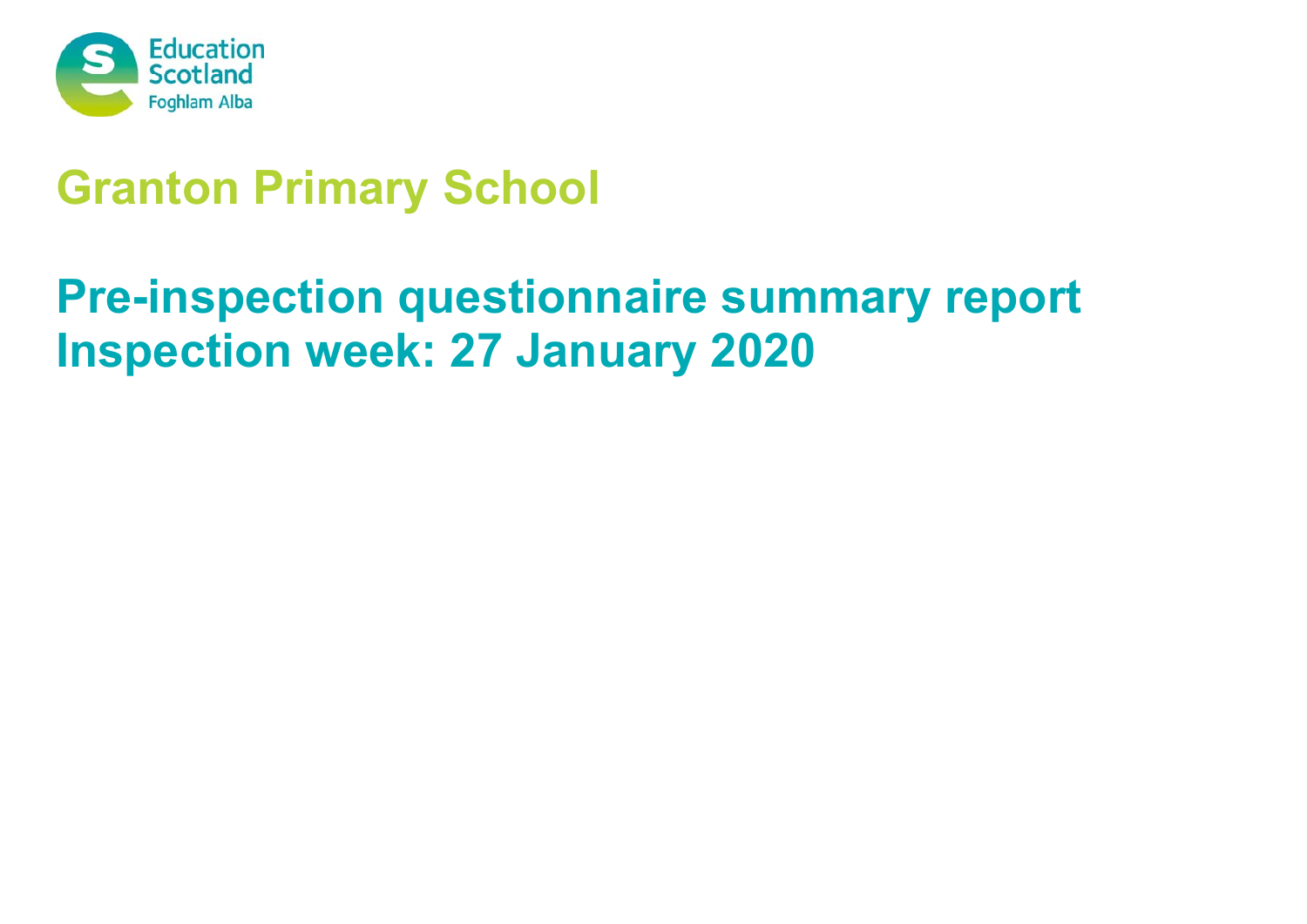# **Questionnaire for children in primary stages (01)**

| Q<br>No. | <b>Question</b>                                                                                                      | <b>Response</b><br>Count | <b>Agree</b><br>% | <b>Disagree</b><br>% | Don't<br>know % | Didn't<br>answer % |
|----------|----------------------------------------------------------------------------------------------------------------------|--------------------------|-------------------|----------------------|-----------------|--------------------|
| 4        | I feel safe when I am at school.                                                                                     | 233                      | 85.84             | 3.43                 | 9.44            | 1.29               |
| 5        | My school helps me to feel safe.                                                                                     | 233                      | 88.84             | 1.29                 | 9.01            | 0.86               |
| 6        | I have someone in my school I can speak to if I am upset or worried about<br>something.                              | 233                      | 88.41             | 4.29                 | 6.44            | 0.86               |
|          | Staff treat me fairly and with respect.                                                                              | 233                      | 87.55             | 1.72                 | 9.87            | 0.86               |
| 8        | Other children treat me fairly and with respect.                                                                     | 233                      | 74.25             | 9.44                 | 15.45           | 0.86               |
| 9        | My school helps me to understand and respect other people.                                                           | 233                      | 97                | 0.43                 | 1.72            | 0.86               |
| 10       | My school is helping me to become confident.                                                                         | 233                      | 89.27             | 2.15                 | 7.3             | 1.29               |
| 11       | My school teaches me how to lead a healthy lifestyle.                                                                | 233                      | 94.42             | 0.86                 | 4.29            | 0.43               |
| 12       | There are lots of chances at my school for me to get regular exercise.                                               | 233                      | 91.42             | 2.15                 | 6.01            | 0.43               |
| 13       | My school offers me the opportunity to take part in activities in school beyond the<br>classroom and timetabled day. | 233                      | 89.7              | 2.15                 | 5.58            | 2.58               |
| 14       | I have the opportunity to discuss my achievements outwith school with an adult in<br>school who knows me well.       | 233                      | 83.69             | 6.01                 | 9.44            | 0.86               |
| 15       | My school listens to my views.                                                                                       | 233                      | 85.41             | 2.15                 | 11.59           | 0.86               |
| 16       | My school takes my views into account.                                                                               | 233                      | 75.54             | 4.72                 | 18.03           | 1.72               |
| 17       | I feel comfortable approaching staff with questions or suggestions.                                                  | 233                      | 72.96             | 7.3                  | 18.88           | 0.86               |
| 18       | Staff help me to understand how I am progressing in my school work.                                                  | 233                      | 91.42             | 2.15                 | 6.01            | 0.43               |
| 19       | My homework helps me to understand and improve my work in school.                                                    | 233                      | 70.82             | 12.88                | 15.02           | 1.29               |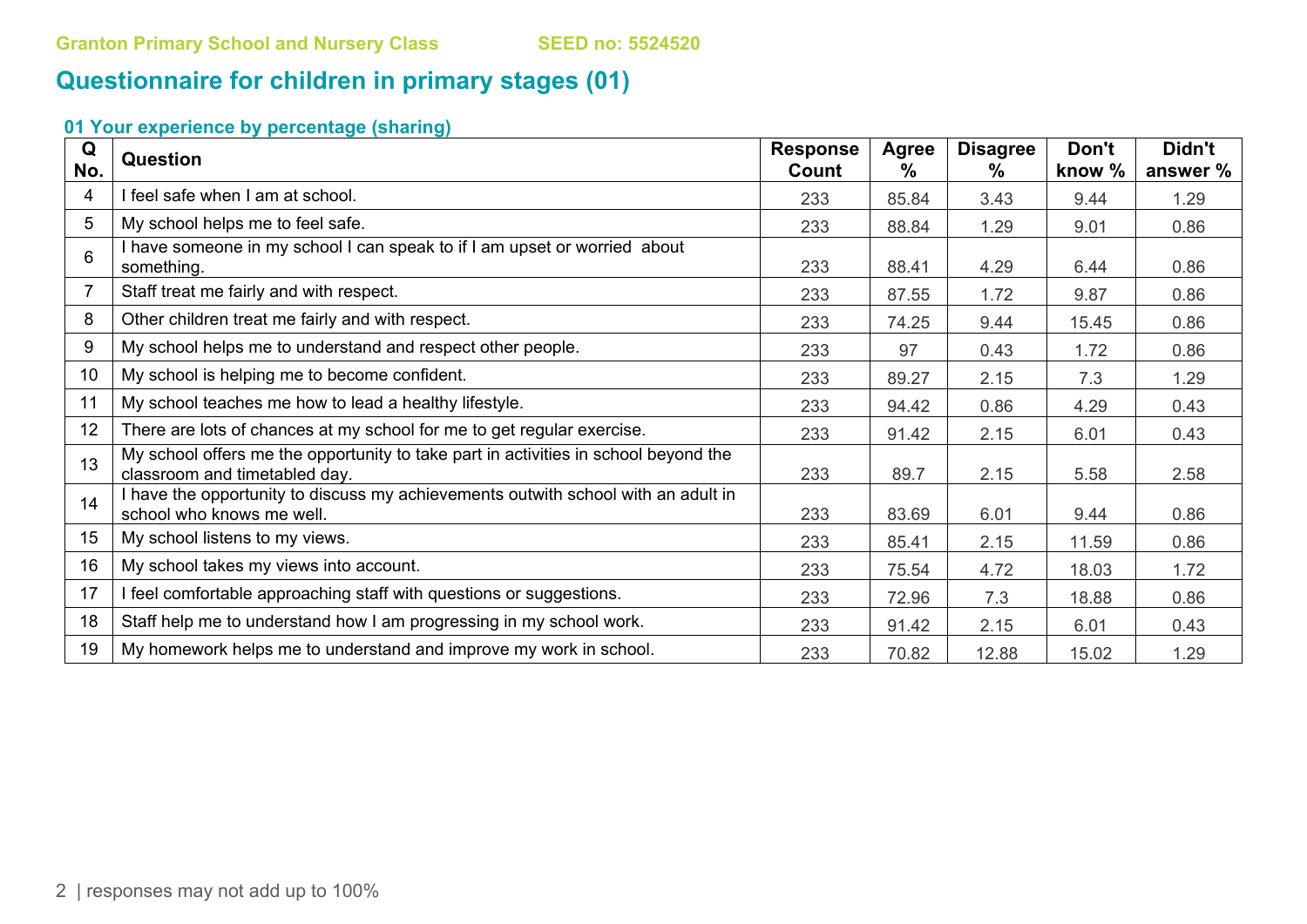#### **01 Your experience by percentage chart (sharing)**

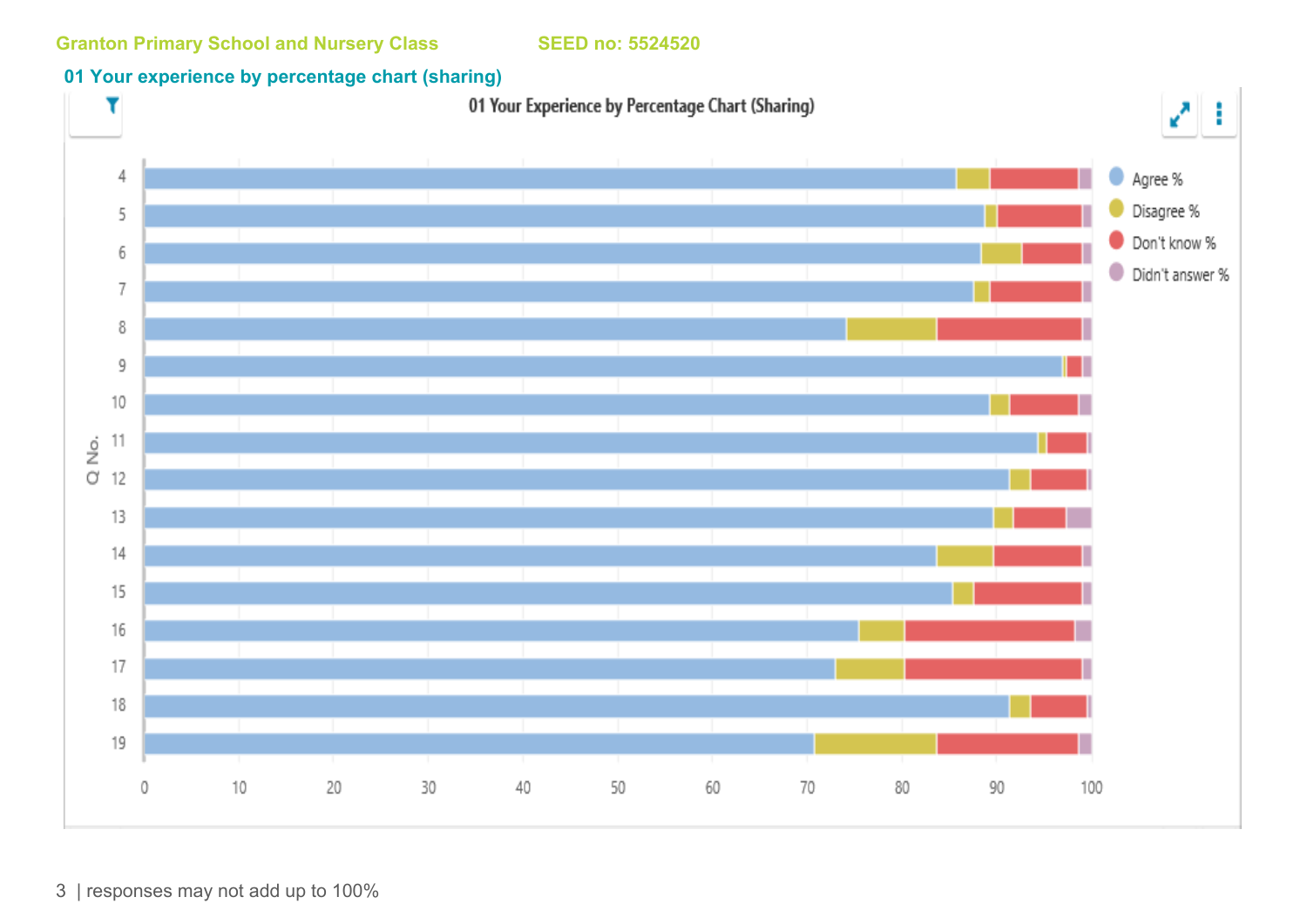#### **01 Your experience by percentage 2 (sharing)**

| Q<br>No. | <b>Question</b>                                                    | <b>Response</b><br>Count | All of the<br>time % | Some of the<br>time % | Not very<br>often % | Don't<br>know % | Didn't<br>answer % |
|----------|--------------------------------------------------------------------|--------------------------|----------------------|-----------------------|---------------------|-----------------|--------------------|
| 20       | Other children behave well.                                        | 233                      | 18.03                | 67.81                 | 9.44                | 4.29            | 0.43               |
| 21       | My teachers ask me about what things I want to<br>learn in school. | 233                      | 33.91                | 46.78                 | 14.16               | 4.29            | 0.86               |
| 22       | I enjoy learning at school.                                        | 233                      | 50.21                | 41.2                  | 6.87                | 0.86            | 0.86               |
| 23       | I feel that my work in school is hard enough.                      | 233                      | 37.77                | 42.49                 | 13.3                | 5.15            | 1.29               |
| 24       | I know who to ask to get help if I find my work<br>too hard.       | 233                      | 71.67                | 20.17                 | 4.29                | 3               | 0.86               |
| 25       | I am encouraged by staff to do the best I can.                     | 233                      | 75.97                | 17.6                  | 4.72                | 0.86            | 0.86               |
| 26       | I am happy with the quality of teaching in my<br>school.           | 233                      | 83.26                | 12.45                 | 0.86                | 2.15            | 1.29               |

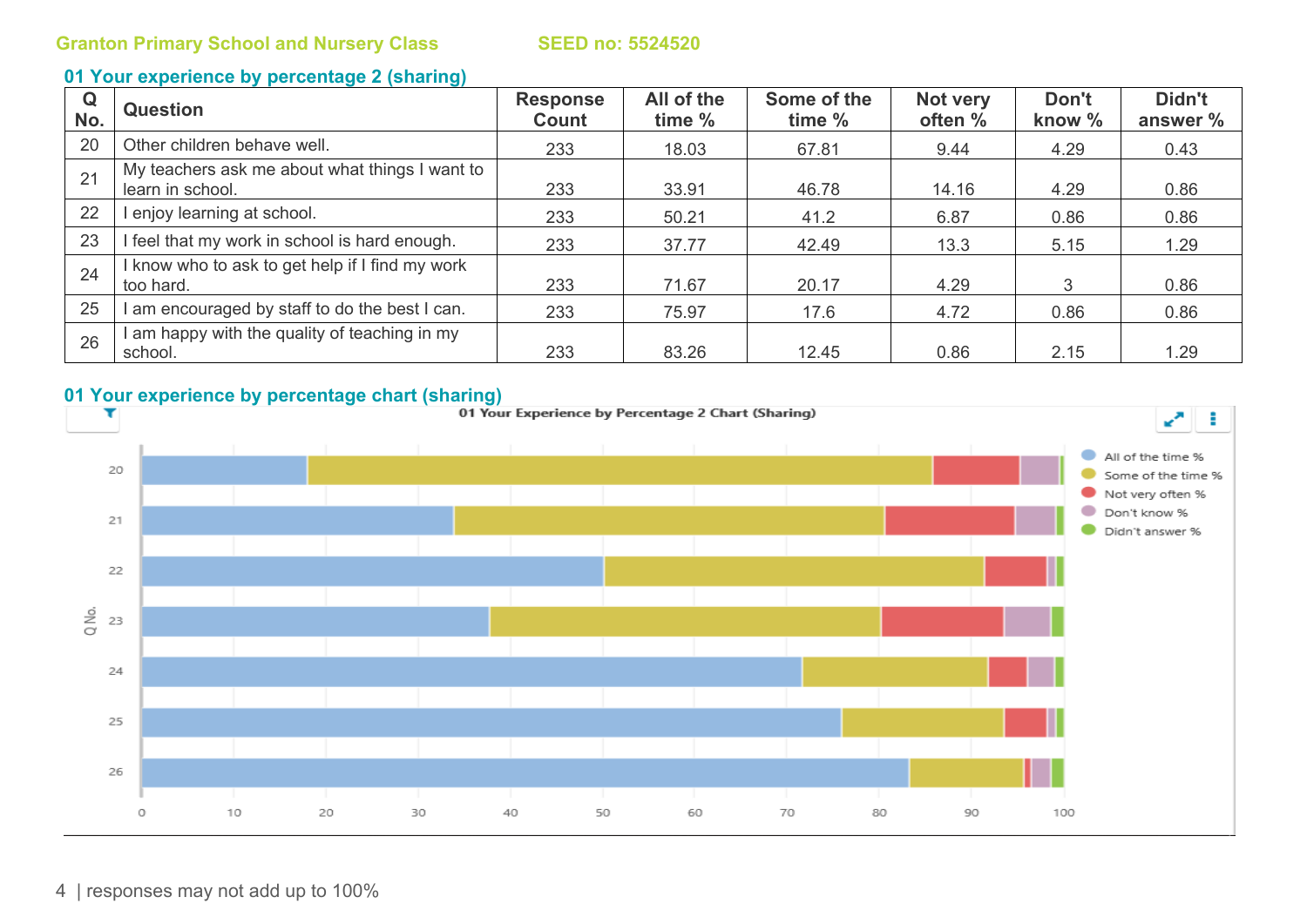#### **01 Your experience by percentage (sharing) bullying**

| No.         | <b>Question</b>                           | <b>Response</b><br>Count | Agree<br>$\frac{0}{0}$              | <b>Disagree</b><br>0/ | <b>Never</b><br>$\frac{10}{6}$<br>experienced | Didn't<br>answer % |
|-------------|-------------------------------------------|--------------------------|-------------------------------------|-----------------------|-----------------------------------------------|--------------------|
| $\sim$<br>- | I My school deals well with any bullying. | 233                      | $\overline{\phantom{0}}$<br>$\cdot$ | $\neg$                | $\rightarrow$<br>19.7                         | 0.43               |

## **01 Your experience by percentage chart (sharing) bullying**

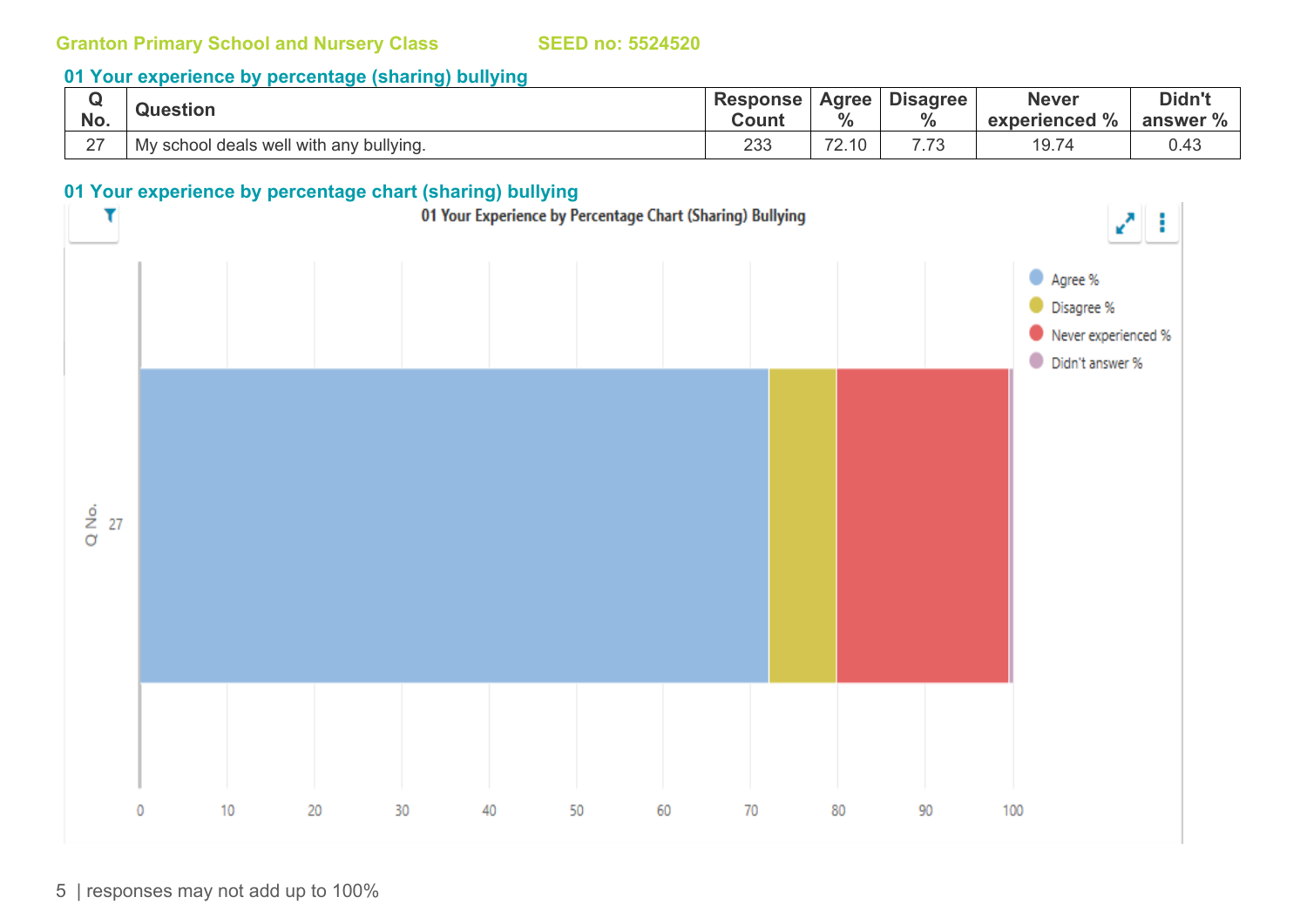#### **01 Your experience by percentage (sharing) moved**

|     |                                                                       | <b>Response</b> | Agree | <b>Disagree</b> | <b>Haven't moved</b> | Didn't   |
|-----|-----------------------------------------------------------------------|-----------------|-------|-----------------|----------------------|----------|
| No. | Question                                                              |                 | %     | $\Omega$        | 70                   | answer % |
| 28  | I was well supported if I moved to a new school within the last year. | 233             | 24.89 | .29             | 72.96                | ა.86     |

#### **01 Your experience by percentage chart (sharing) moved**

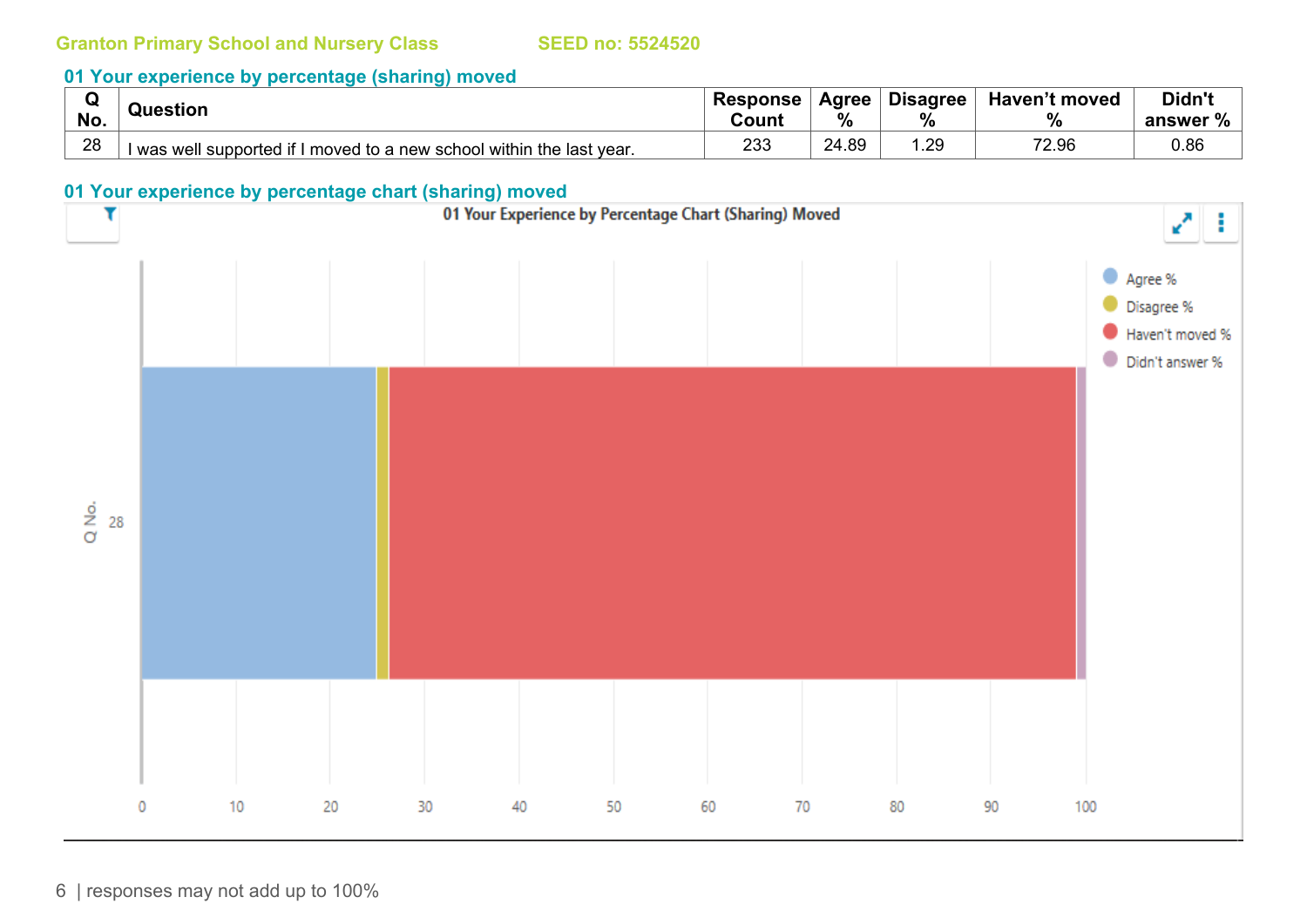# **Questionnaire for parents/carers of children in the early learning and childcare setting (03)**

| Q<br>No.       | <b>Question</b>                                                                                                                                | <b>Response</b><br>Count | <b>Strongly</b><br>agree % | Agree<br>$\%$ | <b>Disagree</b><br>$\%$ | <b>Strongly</b><br>disagree<br>℅ | Don't<br>know<br>$\frac{0}{0}$ | Didn't<br>answer<br>$\frac{0}{0}$ |
|----------------|------------------------------------------------------------------------------------------------------------------------------------------------|--------------------------|----------------------------|---------------|-------------------------|----------------------------------|--------------------------------|-----------------------------------|
| 3              | My child likes being at this setting.                                                                                                          | 11                       | 45.45                      | 45.45         | 0.00                    | 0.00                             | 9.09                           | 0.00                              |
| 4              | Staff treat my child fairly and with respect.                                                                                                  | 11                       | 45.45                      | 45.45         | 0.00                    | 0.00                             | 9.09                           | 0.00                              |
| 5              | I feel that my child is safe at the setting.                                                                                                   | 11                       | 45.45                      | 45.45         | 0.00                    | 0.00                             | 9.09                           | 0.00                              |
| 6              | My child's behaviour is managed effectively.                                                                                                   | 11                       | 45.45                      | 45.45         | 0.00                    | 0.00                             | 9.09                           | 0.00                              |
| $\overline{7}$ | The setting helps my child to feel confident.                                                                                                  | 11                       | 45.45                      | 45.45         | 0.00                    | 0.00                             | 9.09                           | 0.00                              |
| 8              | I feel staff really know my child as an individual.                                                                                            | 11                       | 27.27                      | 54.55         | 9.09                    | 0.00                             | 9.09                           | 0.00                              |
| 9              | The learning experiences my child has at the setting are at<br>the right level for them.                                                       | 11                       | 36.36                      | 45.45         | 9.09                    | 0.00                             | 9.09                           | 0.00                              |
| 10             | My child's learning and development is well supported by the<br>staff in the setting.                                                          | 11                       | 45.45                      | 45.45         | 0.00                    | 0.00                             | 9.09                           | 0.00                              |
| 11             | My child is encouraged to be healthy and to be physically<br>active.                                                                           | 11                       | 45.45                      | 45.45         | 0.00                    | 0.00                             | 9.09                           | 0.00                              |
| 12             | The setting supports my child's emotional wellbeing.                                                                                           | 11                       | 36.36                      | 54.55         | 0.00                    | 0.00                             | 9.09                           | 0.00                              |
| 13             | My child is making good progress at the setting.                                                                                               | 11                       | 54.55                      | 36.36         | 0.00                    | 0.00                             | 9.09                           | 0.00                              |
| 14             | I receive helpful, regular feedback about how my child is<br>learning and developing e.g. informal feedback, reports and<br>learning profiles. | 11                       | 36.36                      | 45.45         | 9.09                    | 0.00                             | 9.09                           | 0.00                              |
| 15             | The information I receive about how my child is learning and<br>developing is shared with me when I request it.                                | 11                       | 72.73                      | 9.09          | 9.09                    | 0.00                             | 9.09                           | 0.00                              |
| 16             | I understand how the setting monitors my child's progress in<br>learning.                                                                      | 11                       | 36.36                      | 45.45         | 9.09                    | 0.00                             | 9.09                           | 0.00                              |
| 17             | The setting gives me ideas on how to support my child's<br>learning at home.                                                                   | 11                       | 36.36                      | 45.45         | 18.18                   | 0.00                             | 0.00                           | 0.00                              |
| 18             | The setting organises activities where my child and I can<br>learn together.                                                                   | 11                       | 54.55                      | 27.27         | 18.18                   | 0.00                             | 0.00                           | 0.00                              |
| 19             | The setting takes my views into account when making<br>changes.                                                                                | 11                       | 36.36                      | 36.36         | 18.18                   | 0.00                             | 0.00                           | 9.09                              |
| 20             | I feel comfortable approaching the setting with questions,<br>suggestions and/or a problem.                                                    | 11                       | 36.36                      | 45.45         | 0.00                    | 0.00                             | 9.09                           | 9.09                              |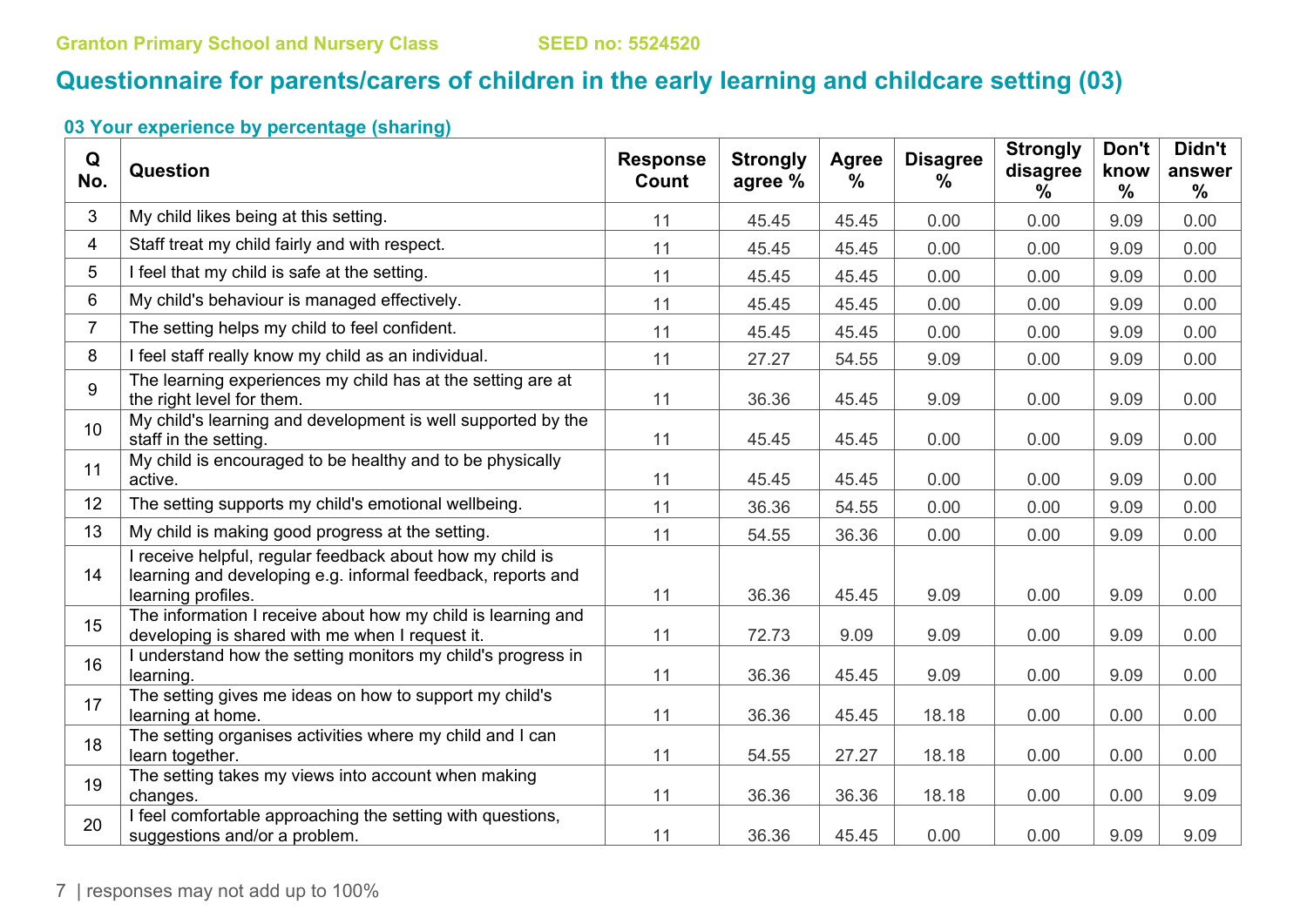| Q<br>No. | Question (cont.)                                                                               | <b>Response</b><br>Count | <b>Strongly</b><br>agree % | Agree<br>% | <b>Disagree</b><br>$\%$ | <b>Strongly</b><br>disagree<br>% | Don't<br>know<br>% | Didn't<br>answer<br>% |
|----------|------------------------------------------------------------------------------------------------|--------------------------|----------------------------|------------|-------------------------|----------------------------------|--------------------|-----------------------|
| 21       | feel encouraged to be involved in the work of parent groups.                                   | 11                       | 45.45                      | 36.36      | 9.09                    | 0.00                             | 9.09               | 0.00                  |
| 22       | am kept informed about the work of parent groups.                                              | 11                       | 36.36                      | 45.45      | 18.18                   | 0.00                             | 0.00               | 0.00                  |
| 23       | The setting is well led and managed.                                                           | 11                       | 45.45                      | 36.36      | 9.09                    | 0.00                             | 9.09               | 0.00                  |
| 24       | The setting encourages children to treat others kindly and<br>with respect.                    | 11                       | 54.55                      | 36.36      | 0.00                    | 0.00                             | 9.09               | 0.00                  |
| 25       | I would recommend the setting to other parents.                                                | 11                       | 36.36                      | 45.45      | 9.09                    | 0.00                             | 9.09               | 0.00                  |
| 26       | My child was well supported as they started at the setting or<br>moved to a new room or group. | 11                       | 45.45                      | 45.45      | 0.00                    | 0.00                             | 9.09               | 0.00                  |
| 27       | Overall, I am satisfied with the setting.                                                      | 11                       | 45.45                      | 45.45      | 0.00                    | 0.00                             | 9.09               | 0.00                  |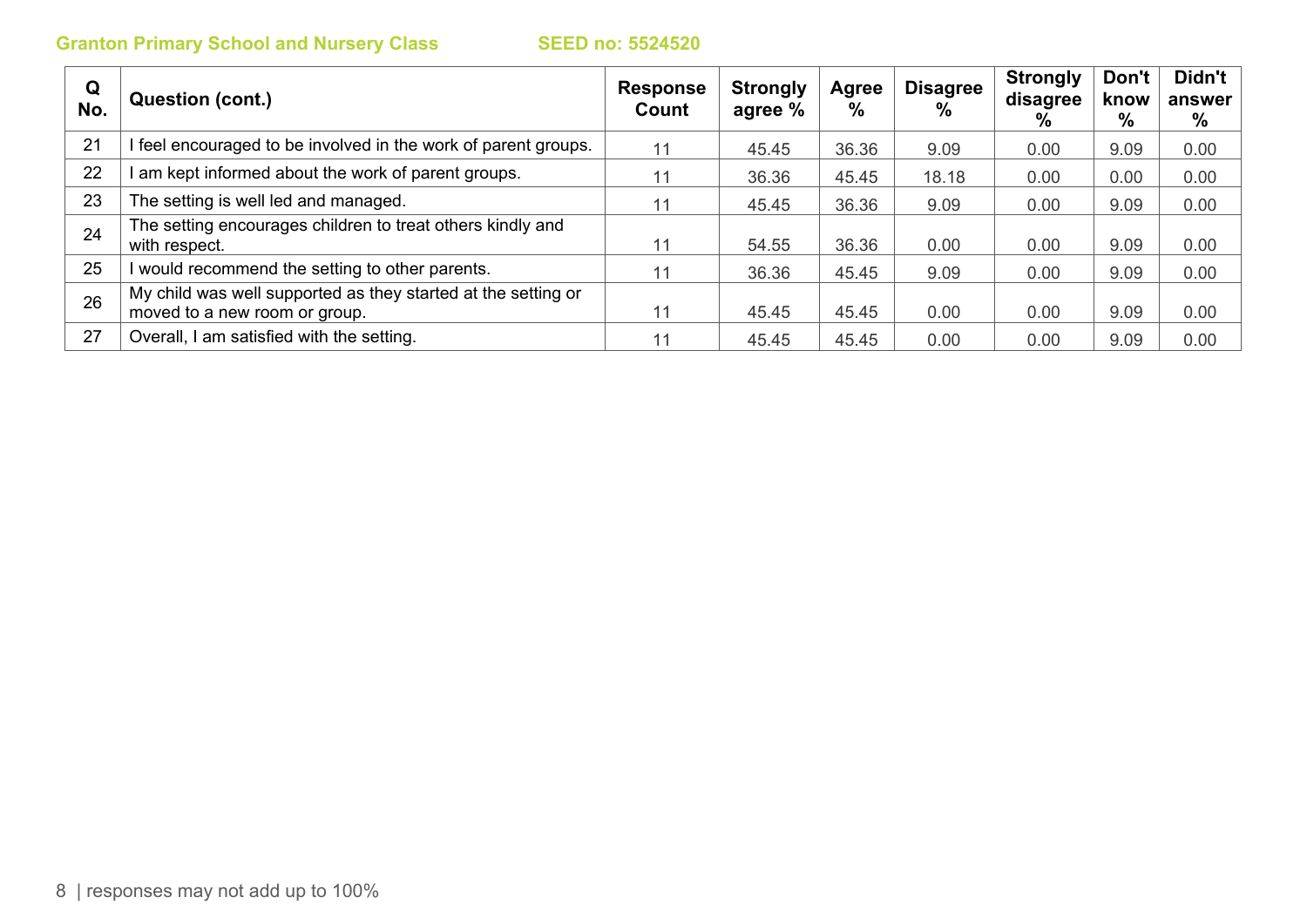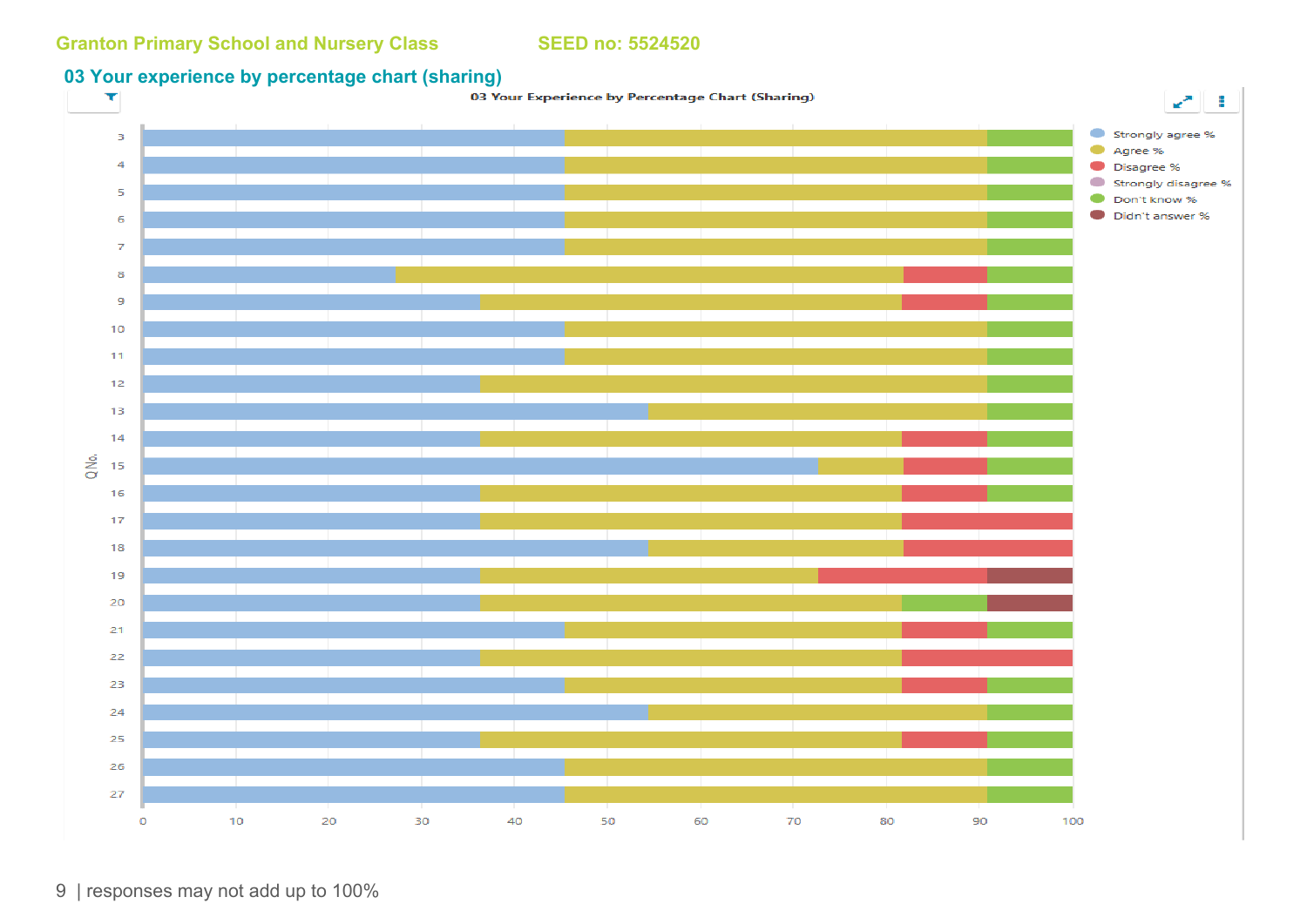# **Questionnaire for parents/carers of children in primary stages (04)**

| Q<br>No.       | Question                                                                                                                                       | <b>Response</b><br>Count | <b>Strongly</b><br>agree % | Agree<br>$\frac{0}{0}$ | <b>Disagree</b><br>$\frac{0}{0}$ | <b>Strongly</b><br>disagree<br>$\%$ | Don't<br>know<br>$\frac{0}{0}$ | Didn't<br>answer<br>$\frac{9}{6}$ |
|----------------|------------------------------------------------------------------------------------------------------------------------------------------------|--------------------------|----------------------------|------------------------|----------------------------------|-------------------------------------|--------------------------------|-----------------------------------|
| $\overline{4}$ | My child likes being at this school.                                                                                                           | 57                       | 57.89                      | 36.84                  | 1.75                             | 0.00                                | 1.75                           | 1.75                              |
| 5              | Staff treat my child fairly and with respect.                                                                                                  | 57                       | 57.89                      | 38.6                   | 0.00                             | 0.00                                | 1.75                           | 1.75                              |
| 6              | I feel that my child is safe at the school.                                                                                                    | 57                       | 52.63                      | 40.35                  | 5.26                             | 0.00                                | 0.00                           | 1.75                              |
| $\overline{7}$ | The school helps my child to feel confident.                                                                                                   | 57                       | 49.12                      | 40.35                  | 7.02                             | 0.00                                | 1.75                           | 1.75                              |
| 8              | I feel staff really know my child as an individual.                                                                                            | 57                       | 49.12                      | 40.35                  | 0.00                             | 1.75                                | 7.02                           | 1.75                              |
| 9              | My child finds their learning activities hard enough.                                                                                          | 57                       | 17.54                      | 57.89                  | 10.53                            | 1.75                                | 10.53                          | 1.75                              |
| 10             | My child receives the help he/she needs to do well.                                                                                            | 57                       | 45.61                      | 43.86                  | 1.75                             | 0.00                                | 5.26                           | 3.51                              |
| 11             | My child is encouraged by the school to be healthy and take<br>regular exercise.                                                               | 57                       | 47.37                      | 42.11                  | 1.75                             | 0.00                                | 5.26                           | 3.51                              |
| 12             | The school supports my child's emotional wellbeing.                                                                                            | 57                       | 40.35                      | 38.6                   | 1.75                             | 1.75                                | 12.28                          | 5.26                              |
| 13             | My child is making good progress at the school.                                                                                                | 57                       | 56.14                      | 31.58                  | 3.51                             | 0.00                                | 5.26                           | 3.51                              |
| 14             | I receive helpful, regular feedback about how my child is<br>learning and developing e.g. informal feedback, reports and<br>learning profiles. | 57                       | 50.88                      | 36.84                  | 5.26                             | 0.00                                | 5.26                           | 1.75                              |
| 15             | The information I receive about how my child is doing reaches<br>me at the right time.                                                         | 57                       | 42.11                      | 45.61                  | 7.02                             | 0.00                                | 1.75                           | 3.51                              |
| 16             | I understand how my child's progress is assessed.                                                                                              | 57                       | 36.84                      | 49.12                  | 3.51                             | 1.75                                | 7.02                           | 1.75                              |
| 17             | The school gives me advice on how to support my child's<br>learning at home.                                                                   | 57                       | 36.84                      | 56.14                  | 0.00                             | 3.51                                | 1.75                           | 1.75                              |
| 18             | The school organises activities where my child and I can learn<br>together.                                                                    | 57                       | 36.84                      | 40.35                  | 14.04                            | 1.75                                | 5.26                           | 1.75                              |
| 19             | The school takes my views into account when making changes.                                                                                    | 57                       | 35.09                      | 43.86                  | 3.51                             | 0.00                                | 15.79                          | 1.75                              |
| 20             | I feel comfortable approaching the school with questions,<br>suggestions and/or a problem.                                                     | 57                       | 56.14                      | 35.09                  | 5.26                             | 0.00                                | 1.75                           | 1.75                              |
| 21             | I feel encouraged to be involved in the work of the Parent<br>Council and/or parent association.                                               | 57                       | 38.6                       | 36.84                  | 12.28                            | 1.75                                | 7.02                           | 3.51                              |
| 22             | I am kept informed about the work of the Parent Council and/or<br>parent association.                                                          | 57                       | 43.86                      | 40.35                  | 7.02                             | 0.00                                | 7.02                           | 1.75                              |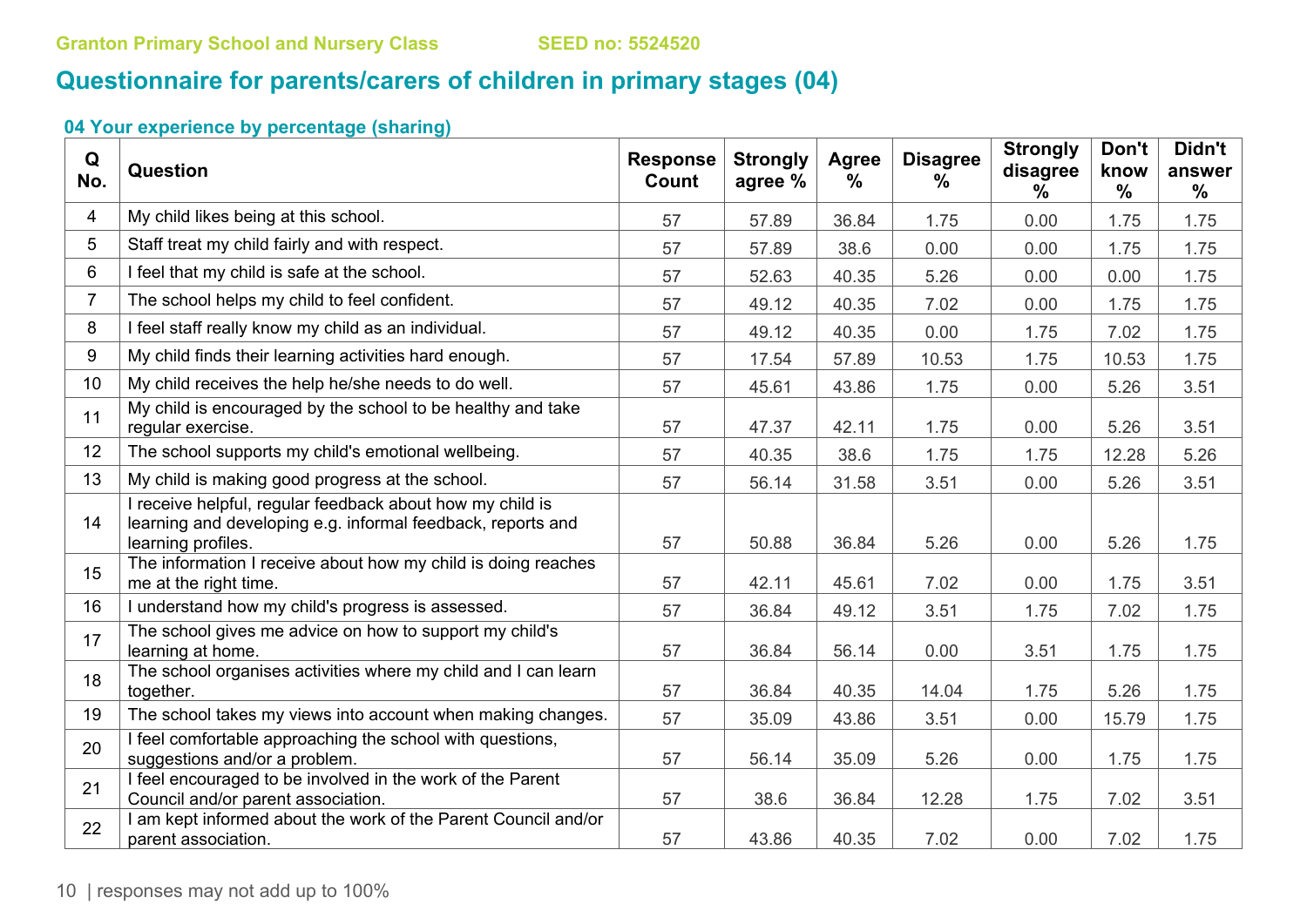| Q<br>No. | <b>Question (cont.)</b>                                      | Response  <br>Count | <b>Strongly</b><br>agree % | Agree<br>$\%$ | <b>Disagree</b><br>$\frac{0}{0}$ | <b>Strongly</b><br>disagree<br>% | Don't<br>know<br>% | Didn't<br>answer<br>% |
|----------|--------------------------------------------------------------|---------------------|----------------------------|---------------|----------------------------------|----------------------------------|--------------------|-----------------------|
| 23       | am satisfied with the quality of teaching in the school.     | 57                  | 52.63                      | 40.35         | 1.75                             | 0.00                             | 3.51               | 1.75                  |
| 24       | The school is well led and managed.                          | 57                  | 59.65                      | 31.58         | 1.75                             | 1.75                             | .75                | 3.51                  |
| 25       | The school encourages children to treat others with respect. | 57                  | 59.65                      | 33.33         | 3.51                             | 0.00                             | .75                | 1.75                  |
| 26       | I would recommend the school to other parents.               | 57                  | 57.89                      | 28.07         | 3.51                             | 1.75                             | 7.02               | 1.75                  |
| 27       | Overall, I am satisfied with the school.                     | 57                  | 54.39                      | 35.09         | 3.51                             | 1.75                             | .75                | 3.51                  |

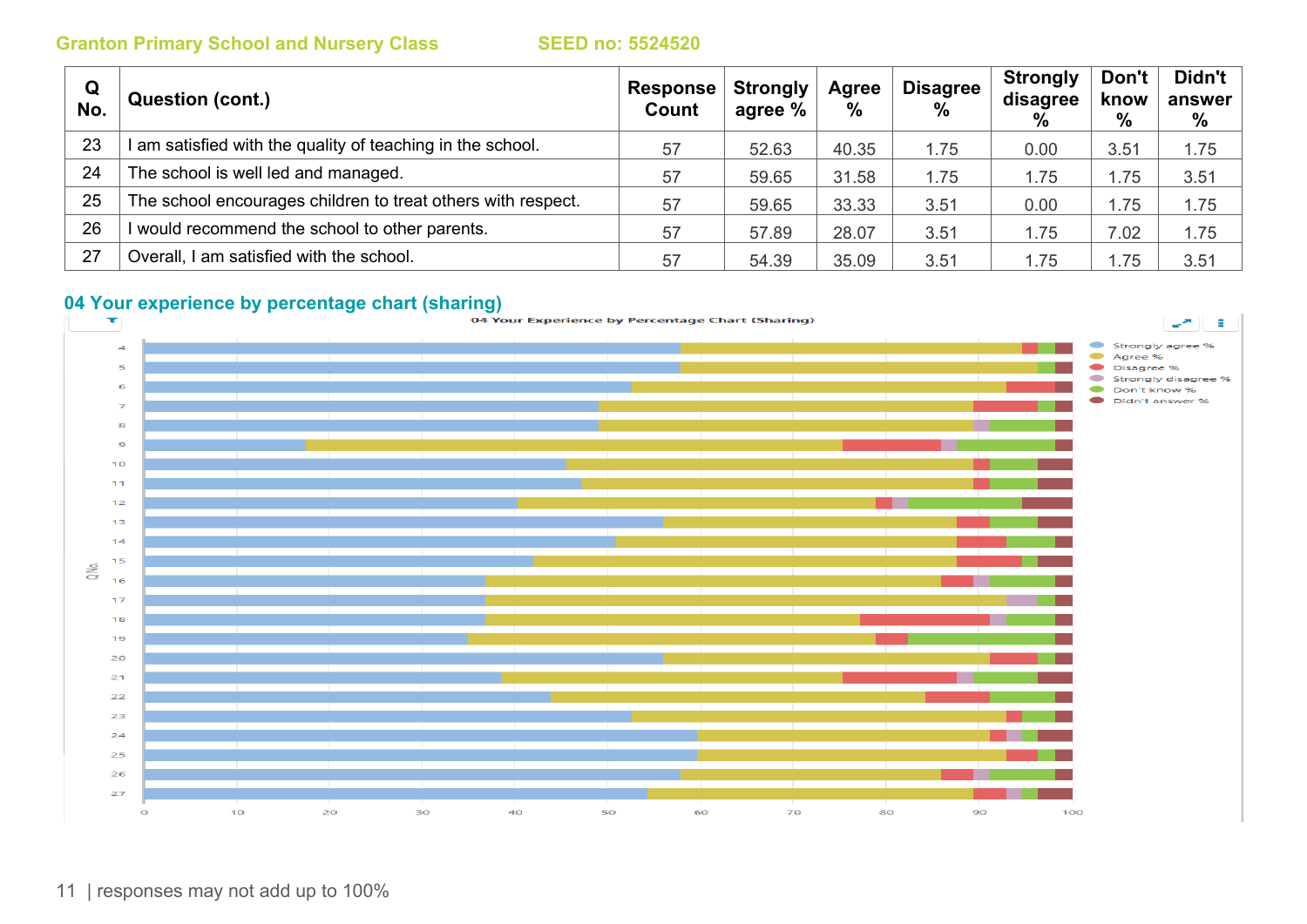#### **04 Your experience by percentage (sharing) bullying**

|     | Question                                 | <b>Response</b> | <b>Strongly</b> | Agree | <b>Disagree</b> | <b>Strongly</b> | <b>Never</b>  | Didn't   |
|-----|------------------------------------------|-----------------|-----------------|-------|-----------------|-----------------|---------------|----------|
| No. |                                          | Count           | agree %         | $\%$  | %               | disagree %      | experienced % | answer % |
| 28  | The school deals well with any bullying. | 57              | 19.30           | 35.09 | 10.53           | 75              | 31.58         | .75      |

#### **04 Your experience by percentage chart (sharing) bullying**

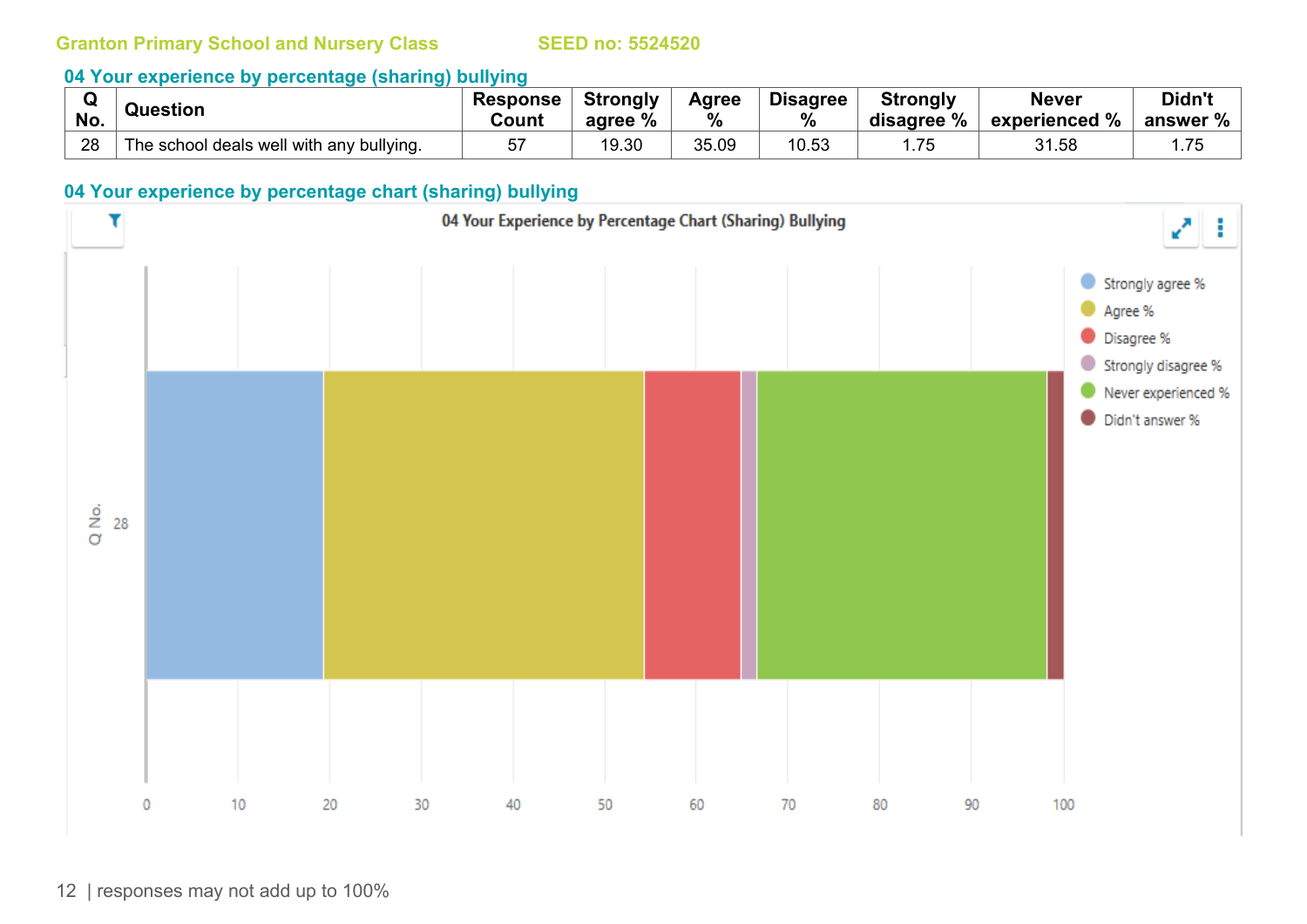## **Questionnaire for partners with the school (06)**

### **06 Your experience by percentage (sharing)**

| Q<br>No.       | <b>Question</b>                                                                                                                                                      | <b>Response</b><br><b>Count</b> | <b>Strongly</b><br>agree % | <b>Agree</b><br>$\frac{0}{0}$ | <b>Disagree</b><br>$\frac{0}{0}$ | <b>Strongly</b><br>disagree<br>$\frac{0}{0}$ | Don't<br>know<br>$\frac{0}{0}$ | N/A<br>$\frac{0}{0}$ | Didn't<br>answer<br>$\frac{0}{0}$ |
|----------------|----------------------------------------------------------------------------------------------------------------------------------------------------------------------|---------------------------------|----------------------------|-------------------------------|----------------------------------|----------------------------------------------|--------------------------------|----------------------|-----------------------------------|
| 3              | My service/organisation works in partnership with<br>the school on a regular basis.                                                                                  | 19                              | 89.47                      | 5.26                          | 0.00                             | 0.00                                         | 5.26                           | 0.00                 | 0.00                              |
| $\overline{4}$ | We are aware of the school's procedures for<br>reporting child protection and safeguarding<br>concerns.                                                              | 19                              | 78.95                      | 15.79                         | 0.00                             | 0.00                                         | 5.26                           | 0.00                 | 0.00                              |
| 5              | My service/organisation has a clear understanding<br>of the school's strategies for raising attainment for<br>all.                                                   | 19                              | 47.37                      | 31.58                         | 0.00                             | 0.00                                         | 10.53                          | 0.00                 | 10.53                             |
| 6              | There are effective arrangements in place for jointly<br>planning provision with the school.                                                                         | 19                              | 57.89                      | 36.84                         | 0.00                             | 0.00                                         | 5.26                           | 0.00                 | 0.00                              |
| $\overline{7}$ | There are effective arrangements for jointly<br>delivering provision with the school.                                                                                | 19                              | 63.16                      | 26.32                         | 0.00                             | 0.00                                         | 5.26                           | 5.26                 | 0.00                              |
| 8              | My service/organisation is involved in the school's<br>self-evaluation of our joint work.                                                                            | 19                              | 52.63                      | 21.05                         | 0.00                             | 0.00                                         | 21.05                          | 5.26                 | 0.00                              |
| 9              | Roles and responsibilities are clearly defined within<br>the partnership.                                                                                            | 19                              | 68.42                      | 26.32                         | 0.00                             | 0.00                                         | 5.26                           | 0.00                 | 0.00                              |
| 10             | Effective arrangements are in place to evaluate the<br>impact of our partnership working.                                                                            | 19                              | 57.89                      | 31.58                         | 0.00                             | 0.00                                         | 10.53                          | 0.00                 | 0.00                              |
| 11             | My service/organisation is kept up to date with<br>changes in the school which may affect the<br>services we deliver.                                                | 19                              | 57.89                      | 26.32                         | 5.26                             | 0.00                                         | 5.26                           | 5.26                 | 0.00                              |
| 12             | The school provides my service/organisation with<br>relevant information about the needs of children<br>and young people.                                            | 19                              | 73.68                      | 10.53                         | 0.00                             | 0.00                                         | 5.26                           | 10.53                | 0.00                              |
| 13             | Arrangements are in place to support my<br>service/organisation to share relevant information<br>about the progress of children and young people<br>with the school. | 19                              | 68.42                      | 10.53                         | 0.00                             | 0.00                                         | 5.26                           | 15.79                | 0.00                              |
| 14             | The school values the contribution made by my<br>service/organisation.                                                                                               | 19                              | 84.21                      | 10.53                         | 0.00                             | 0.00                                         | 5.26                           | 0.00                 | 0.00                              |
| 15             | The school actively promotes my<br>service/organisation to potential users, as<br>appropriate.                                                                       | 19                              | 63.16                      | 15.79                         | 0.00                             | 0.00                                         | 5.26                           | 15.79                | 0.00                              |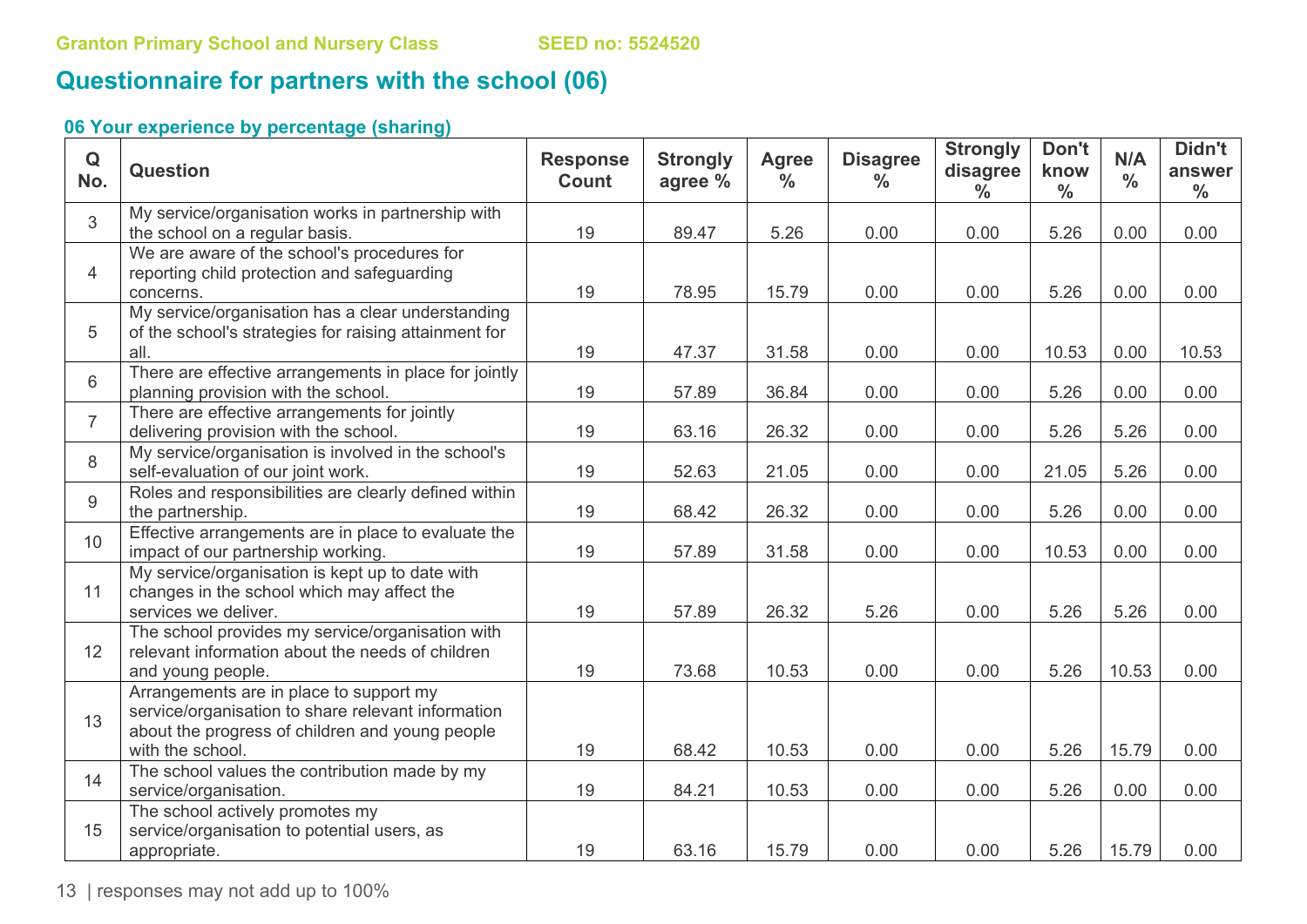| Q<br>No. | <b>Question (cont.)</b>                                                                                                     | <b>Response</b><br>Count | <b>Strongly</b><br>agree % | Agree<br>$\%$ | <b>Disagree</b><br>$\frac{0}{0}$ | <b>Strongly</b><br>disagree<br>$\%$ | Don't<br>know<br>$\%$ | N/A<br>$\frac{0}{0}$ | Didn't<br>answer<br>$\%$ |
|----------|-----------------------------------------------------------------------------------------------------------------------------|--------------------------|----------------------------|---------------|----------------------------------|-------------------------------------|-----------------------|----------------------|--------------------------|
| 16       | There are opportunities to network, share practice<br>and participate in joint training and development<br>with the school. | 19                       | 52.63                      | 31.58         | 5.26                             | 0.00                                | 10.53                 | 0.00                 | 0.00                     |
| 17       | My service/organisation has a clear understanding<br>of the social, cultural and economic context of the<br>school.         | 19                       | 84.21                      | 10.53         | 0.00                             | 0.00                                | 5.26                  | 0.00                 | 0.00                     |
| 18       | Overall, partnership working with the school works<br>well.                                                                 | 19                       | 78.95                      | 10.53         | 0.00                             | 0.00                                | 5.26                  | 0.00                 | 5.26                     |

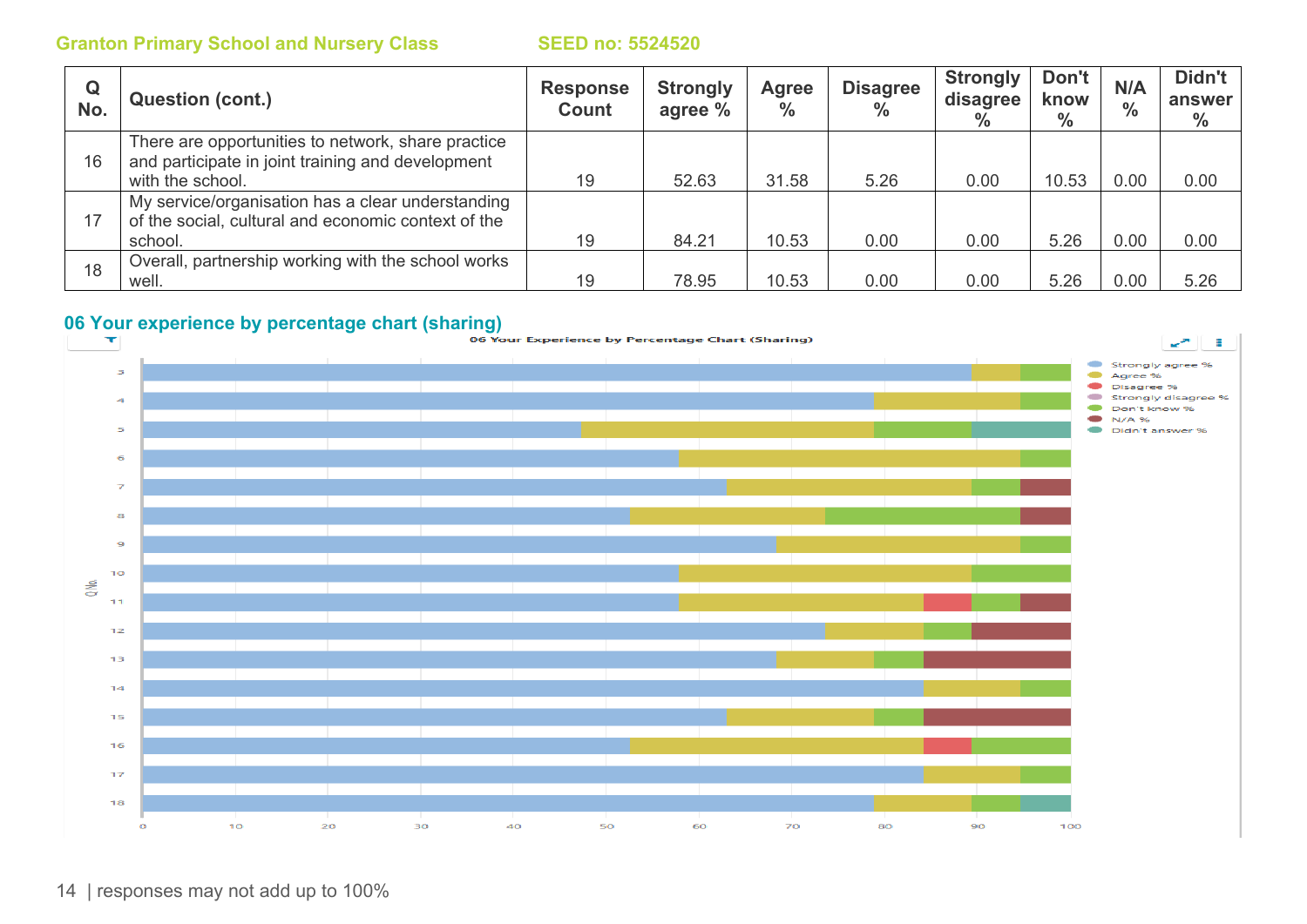# **Questionnaire for school teachers (10)**

| Q<br>No.        | Question                                                                                                                            | <b>Response</b><br>Count | <b>Strongly</b><br>agree % | Agree<br>$\frac{0}{0}$ | <b>Disagree</b><br>$\%$ | <b>Strongly</b><br>disagree<br>$\frac{0}{0}$ | Don't<br>know<br>$\frac{0}{0}$ | N/A<br>$\frac{0}{0}$ | Didn't<br>answer<br>$\frac{0}{0}$ |
|-----------------|-------------------------------------------------------------------------------------------------------------------------------------|--------------------------|----------------------------|------------------------|-------------------------|----------------------------------------------|--------------------------------|----------------------|-----------------------------------|
| $\overline{2}$  | I find it rewarding to be a member of staff at this<br>school.                                                                      | 32                       | 75                         | 21.88                  | 0.00                    | 0.00                                         | 3.13                           | 0.00                 | 0.00                              |
| 3               | I feel a valued part of the school's community.                                                                                     | 32                       | 71.88                      | 25                     | 0.00                    | 0.00                                         | 3.13                           | 0.00                 | 0.00                              |
| $\overline{4}$  | I am encouraged to learn and share practice with<br>colleagues from other schools.                                                  | 32                       | 65.63                      | 28.13                  | 3.13                    | 0.00                                         | 3.13                           | 0.00                 | 0.00                              |
| 5 <sup>5</sup>  | I am given the opportunity to learn and share practice<br>with colleagues from other schools.                                       | 32                       | 59.38                      | 34.38                  | 3.13                    | 0.00                                         | 3.13                           | 0.00                 | 0.00                              |
| $6\phantom{1}$  | I have a clear understanding of the social, cultural and<br>economic context of the school.                                         | 32                       | 96.88                      | 0.00                   | 0.00                    | 0.00                                         | 3.13                           | 0.00                 | 0.00                              |
| $\overline{7}$  | I feel appropriately supported by the school to<br>undertake my role.                                                               | 32                       | 68.75                      | 28.13                  | 0.00                    | 0.00                                         | 3.13                           | 0.00                 | 0.00                              |
| 8               | I am supported to engage in professional learning.                                                                                  | 32                       | 81.25                      | 15.63                  | 0.00                    | 0.00                                         | 3.13                           | 0.00                 | 0.00                              |
| 9               | My professional learning enables me to reflect on and<br>improve my practice.                                                       | 32                       | 62.5                       | 34.38                  | 0.00                    | 0.00                                         | 3.13                           | 0.00                 | 0.00                              |
| 10 <sup>1</sup> | I have regular opportunities to undertake leadership<br>roles.                                                                      | 32                       | 43.75                      | 43.75                  | 3.13                    | 0.00                                         | 0.00                           | 9.38                 | 0.00                              |
| 11              | I have opportunities to be involved in agreeing<br>priorities for the school.                                                       | 32                       | 68.75                      | 28.13                  | 0.00                    | 0.00                                         | 3.13                           | 0.00                 | 0.00                              |
| 12              | I am actively involved in the school's ongoing self-<br>evaluation.                                                                 | 32                       | 81.25                      | 15.63                  | 0.00                    | 0.00                                         | 3.13                           | 0.00                 | 0.00                              |
| 13              | GTCS standards are used to support professional<br>dialogue.                                                                        | 32                       | 53.13                      | 43.75                  | 0.00                    | 0.00                                         | 3.13                           | 0.00                 | 0.00                              |
| 14              | I use information, including data, effectively to identify<br>and reduce inequalities in children's and young<br>people's outcomes. | 32                       | 65.63                      | 31.25                  | 0.00                    | 0.00                                         | 3.13                           | 0.00                 | 0.00                              |
| 15              | I understand how to apply the school's procedures<br>relating to child protection and safeguarding.                                 | 32                       | 87.5                       | 9.38                   | 0.00                    | 0.00                                         | 3.13                           | 0.00                 | 0.00                              |
| 16              | The school's vision and values underpins my work.                                                                                   | 32                       | 81.25                      | 15.63                  | 0.00                    | 0.00                                         | 3.13                           | 0.00                 | 0.00                              |
| 17              | Staff treat all children and young people fairly and with<br>respect.                                                               | 32                       | 84.38                      | 9.38                   | 0.00                    | 0.00                                         | 3.13                           | 0.00                 | 3.13                              |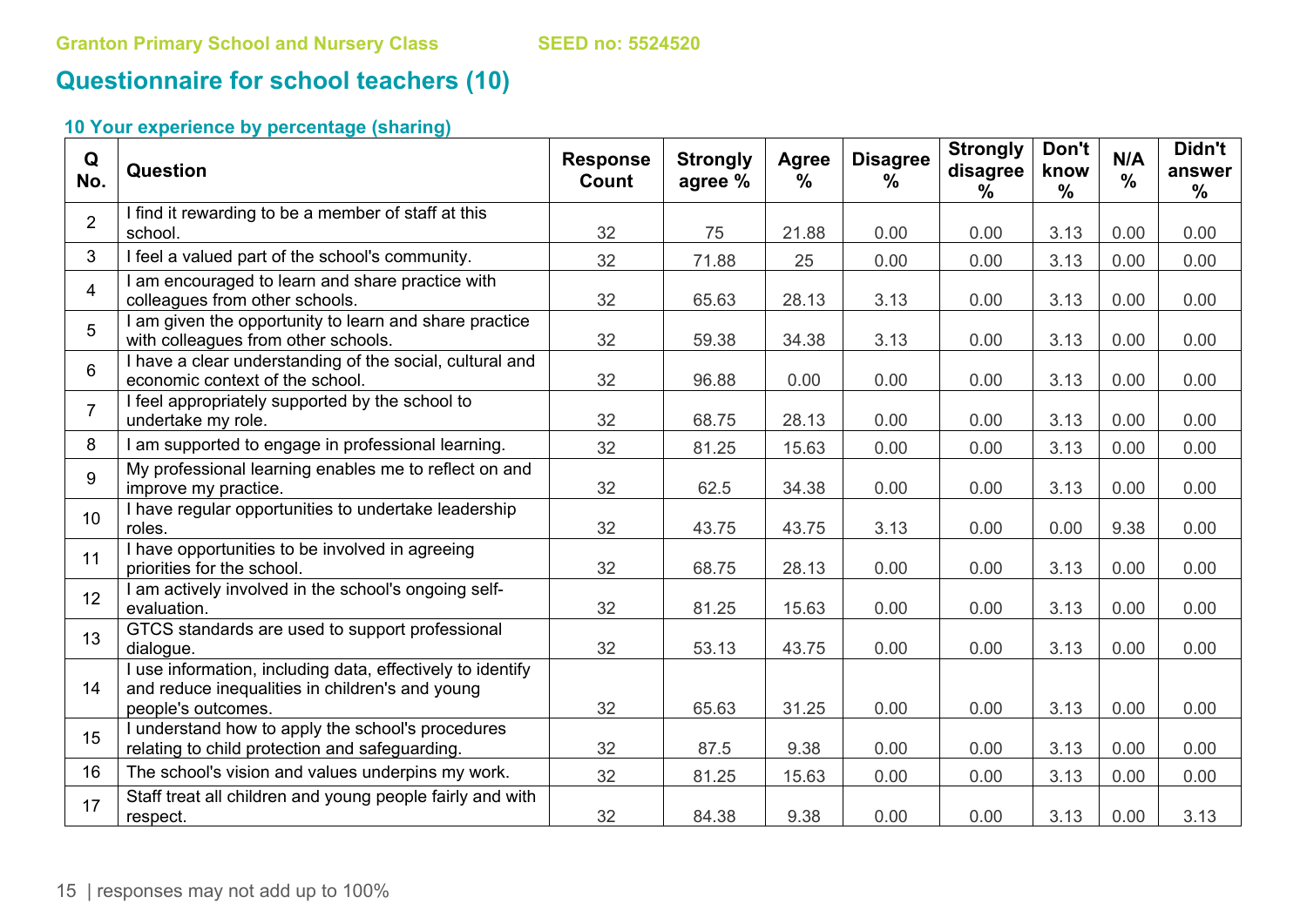| Q<br>No. | <b>Question (cont.)</b>                                                                                                                           | <b>Response</b><br>Count | <b>Strongly</b><br>agree % | Agree<br>$\frac{0}{0}$ | <b>Disagree</b><br>$\%$ | <b>Strongly</b><br>disagree<br>$\%$ | Don't<br>know<br>$\frac{0}{0}$ | N/A<br>$\frac{0}{0}$ | Didn't<br>answer<br>$\frac{0}{0}$ |
|----------|---------------------------------------------------------------------------------------------------------------------------------------------------|--------------------------|----------------------------|------------------------|-------------------------|-------------------------------------|--------------------------------|----------------------|-----------------------------------|
| 18       | Colleagues treat each other with respect.                                                                                                         | 32                       | 78.13                      | 18.75                  | 0.00                    | 0.00                                | 3.13                           | 0.00                 | 0.00                              |
| 19       | Children and young people are encouraged and<br>supported to treat others with respect.                                                           | 32                       | 78.13                      | 15.63                  | 0.00                    | 0.00                                | 3.13                           | 0.00                 | 3.13                              |
| 20       | Children and young people are well behaved.                                                                                                       | 32                       | 40.63                      | 46.88                  | 6.25                    | 0.00                                | 3.13                           | 0.00                 | 3.13                              |
| 21       | The school deals effectively with any bullying.                                                                                                   | 32                       | 53.13                      | 40.63                  | 0.00                    | 0.00                                | 6.25                           | 0.00                 | 0.00                              |
| 22       | I am provided with feedback when I report an incident.                                                                                            | 32                       | 40.63                      | 50                     | 3.13                    | 0.00                                | 3.13                           | 3.13                 | 0.00                              |
| 23       | Staff at all levels within the school communicate<br>effectively with each other.                                                                 | 32                       | 56.25                      | 40.63                  | 0.00                    | 0.00                                | 3.13                           | 0.00                 | 0.00                              |
| 24       | The school's arrangements for engaging parents in<br>their child's learning are effective.                                                        | 32                       | 46.88                      | 46.88                  | 3.13                    | 0.00                                | 3.13                           | 0.00                 | 0.00                              |
| 25       | The school is well led and managed.                                                                                                               | 32                       | 81.25                      | 15.63                  | 0.00                    | 0.00                                | 3.13                           | 0.00                 | 0.00                              |
| 26       | Collaborative working across the school is effective in<br>taking forward improvement.                                                            | 32                       | 75                         | 21.88                  | 0.00                    | 0.00                                | 3.13                           | 0.00                 | 0.00                              |
| 27       | Children and young people are engaged in their<br>learning.                                                                                       | 32                       | 53.13                      | 43.75                  | 0.00                    | 0.00                                | 3.13                           | 0.00                 | 0.00                              |
| 28       | I give children and young people regular feedback<br>which helps them to progress.                                                                | 32                       | 65.63                      | 31.25                  | 0.00                    | 0.00                                | 3.13                           | 0.00                 | 0.00                              |
| 29       | Children and young people are provided with<br>experiences which meet their learning needs.                                                       | 32                       | 75                         | 18.75                  | 0.00                    | 0.00                                | 3.13                           | 0.00                 | 3.13                              |
| 30       | Children and young people are involved in talking<br>about and planning their learning.                                                           | 32                       | 40.63                      | 56.25                  | 0.00                    | 0.00                                | 3.13                           | 0.00                 | 0.00                              |
| 31       | Children and young people are involved in setting their<br>learning targets.                                                                      | 32                       | 15.63                      | 81.25                  | 0.00                    | 0.00                                | 3.13                           | 0.00                 | 0.00                              |
| 32       | Children and young people have the opportunity to<br>lead their learning.                                                                         | 32                       | 12.5                       | 81.25                  | 0.00                    | 0.00                                | 3.13                           | 3.13                 | 0.00                              |
| 33       | I receive appropriate support for planning, preparation<br>and assessment.                                                                        | 32                       | 59.38                      | 37.5                   | 0.00                    | 0.00                                | 3.13                           | 0.00                 | 0.00                              |
| 34       | The school has effective strategies to support children<br>and young people with their learning, including those<br>requiring additional support. | 32                       | 84.38                      | 12.5                   | 0.00                    | 0.00                                | 3.13                           | 0.00                 | 0.00                              |
| 35       | Staff have a shared understanding of their<br>'responsibility of all' in literacy and numeracy and                                                |                          |                            |                        |                         |                                     |                                |                      |                                   |
|          | health and wellbeing.                                                                                                                             | 32                       | 68.75                      | 25                     | 0.00                    | 0.00                                | 3.13                           | 0.00                 | 3.13                              |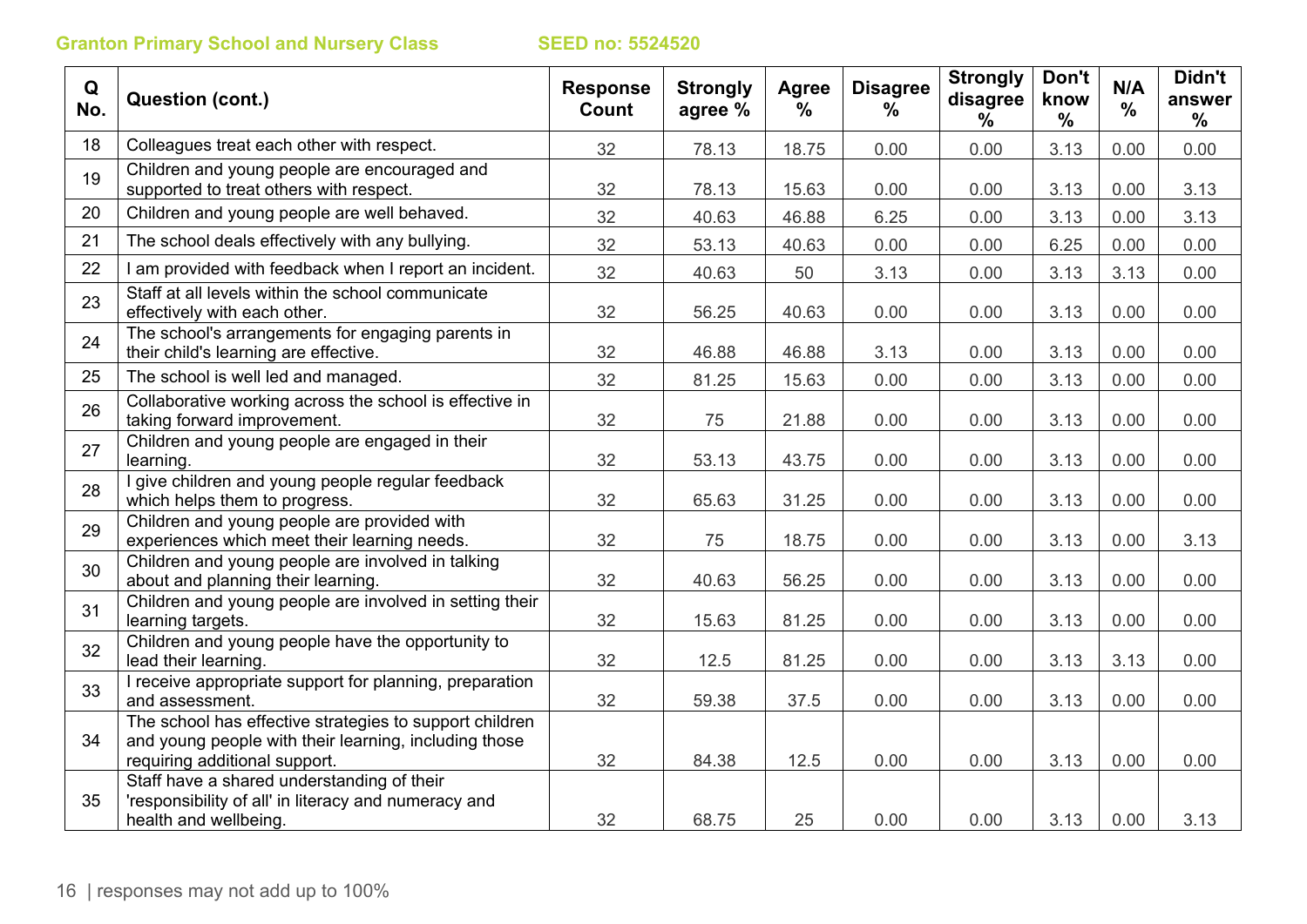| Q<br>No. | <b>Question (cont.)</b>                             | <b>Response</b><br>Count | <b>Strongly</b><br>agree % | Agree<br>$\%$ | <b>Disagree</b><br>$\%$ | <b>Strongly</b><br>disagree<br>% | Don't<br>know<br>$\%$ | N/A<br>$\frac{0}{0}$ | Didn't<br>answer<br>% |
|----------|-----------------------------------------------------|--------------------------|----------------------------|---------------|-------------------------|----------------------------------|-----------------------|----------------------|-----------------------|
| 36       | Moderation activities are helping me to make sound  |                          |                            |               |                         |                                  |                       |                      |                       |
|          | professional judgements.                            | 32                       | 59.38                      | 34.38         | 0.00                    | 0.00                             | 3.13                  | 3.13                 | 0.00                  |
|          | I have regular opportunities to help shape the      |                          |                            |               |                         |                                  |                       |                      |                       |
| 37       | curriculum through discussions with colleagues,     |                          |                            |               |                         |                                  |                       |                      |                       |
|          | parents and partners.                               | 32                       | 59.38                      | 34.38         | 3.13                    | 0.00                             | 3.13                  | 0.00                 | 0.00                  |
| 38       | am aware of and involved in the school's strategies |                          |                            |               |                         |                                  |                       |                      |                       |
|          | for raising attainment for all.                     | 32                       | 75                         | 21.88         | 0.00                    | 0.00                             | 3.13                  | 0.00                 | 0.00                  |

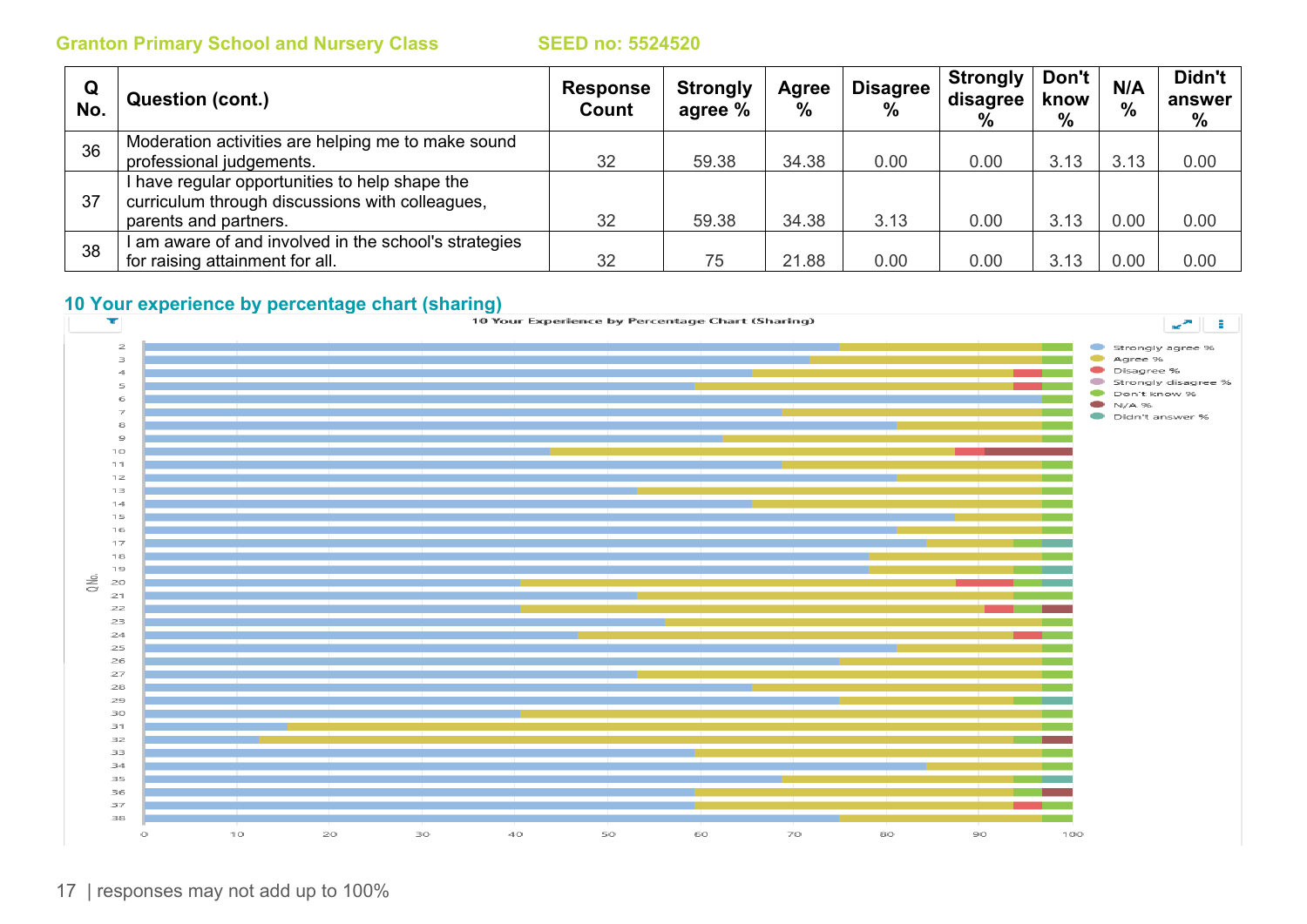# **Questionnaire for pupil support staff (11)**

| Q<br>No.        | <b>Question</b>                                                                                                                     | <b>Response</b><br>Count | <b>Strongly</b><br>agree % | <b>Agree</b><br>$\frac{0}{0}$ | <b>Disagree</b><br>$\%$ | <b>Strongly</b><br>disagree<br>$\frac{0}{0}$ | Don't<br>know<br>$\frac{0}{0}$ | N/A<br>$\frac{0}{0}$ | Didn't<br>answer<br>$\frac{0}{0}$ |
|-----------------|-------------------------------------------------------------------------------------------------------------------------------------|--------------------------|----------------------------|-------------------------------|-------------------------|----------------------------------------------|--------------------------------|----------------------|-----------------------------------|
| $\overline{2}$  | I find it rewarding to be a member of staff at this<br>school.                                                                      | 24                       | 70.83                      | 16.67                         | 4.17                    | 0.00                                         | 4.17                           | 0.00                 | 4.17                              |
| 3               | I feel a valued part of the school's community.                                                                                     | 24                       | 50                         | 37.5                          | 0.00                    | 4.17                                         | 4.17                           | 0.00                 | 4.17                              |
| 4               | I am encouraged to learn and share practice with<br>colleagues from other schools.                                                  | 24                       | 16.67                      | 54.17                         | 8.33                    | 4.17                                         | 0.00                           | 12.5                 | 4.17                              |
| 5               | I am given the opportunity to learn and share practice<br>with colleagues from other schools.                                       | 24                       | 12.5                       | 58.33                         | 8.33                    | 4.17                                         | 0.00                           | 12.5                 | 4.17                              |
| 6               | I have a clear understanding of the social, cultural and<br>economic context of the school.                                         | 24                       | 45.83                      | 45.83                         | 0.00                    | 0.00                                         | 4.17                           | 0.00                 | 4.17                              |
| $\overline{7}$  | I feel appropriately supported by the school to<br>undertake my role.                                                               | 24                       | 41.67                      | 45.83                         | 0.00                    | 4.17                                         | 4.17                           | 0.00                 | 4.17                              |
| 8               | I am supported to engage in professional learning.                                                                                  | 24                       | 37.5                       | 50                            | 0.00                    | 4.17                                         | 4.17                           | 0.00                 | 4.17                              |
| 9               | My professional learning enables me to reflect on and<br>improve my practice.                                                       | 24                       | 41.67                      | 50                            | 0.00                    | 0.00                                         | 4.17                           | 0.00                 | 4.17                              |
| 10 <sup>°</sup> | I have regular opportunities to undertake leadership<br>roles.                                                                      | 24                       | 12.5                       | 37.5                          | 8.33                    | 4.17                                         | 0.00                           | 33.33                | 4.17                              |
| 11              | I have opportunities to be involved in agreeing<br>priorities for the school.                                                       | 24                       | 16.67                      | 54.17                         | 4.17                    | 4.17                                         | 0.00                           | 16.67                | 4.17                              |
| 12              | I am actively involved in the school's ongoing self-<br>evaluation.                                                                 | 24                       | 12.5                       | 54.17                         | 12.5                    | 4.17                                         | 0.00                           | 12.5                 | 4.17                              |
| 13              | I use information, including data, effectively to identify<br>and reduce inequalities in children's and young<br>people's outcomes. | 24                       | 16.67                      | 45.83                         | 8.33                    | 4.17                                         | 4.17                           | 16.67                | 4.17                              |
| 14              | I understand how to apply the school's procedures<br>relating to child protection and safeguarding.                                 | 24                       | 54.17                      | 37.5                          | 0.00                    | 0.00                                         | 4.17                           | 0.00                 | 4.17                              |
| 15              | The school's vision and values underpins my work.                                                                                   | 24                       | 45.83                      | 45.83                         | 0.00                    | 0.00                                         | 4.17                           | 0.00                 | 4.17                              |
| 16              | Staff treat all children and young people fairly and with<br>respect.                                                               | 24                       | 54.17                      | 33.33                         | 0.00                    | 4.17                                         | 4.17                           | 0.00                 | 4.17                              |
| 17              | Colleagues treat each other with respect.                                                                                           | 24                       | 50                         | 37.5                          | 0.00                    | 4.17                                         | 4.17                           | 0.00                 | 4.17                              |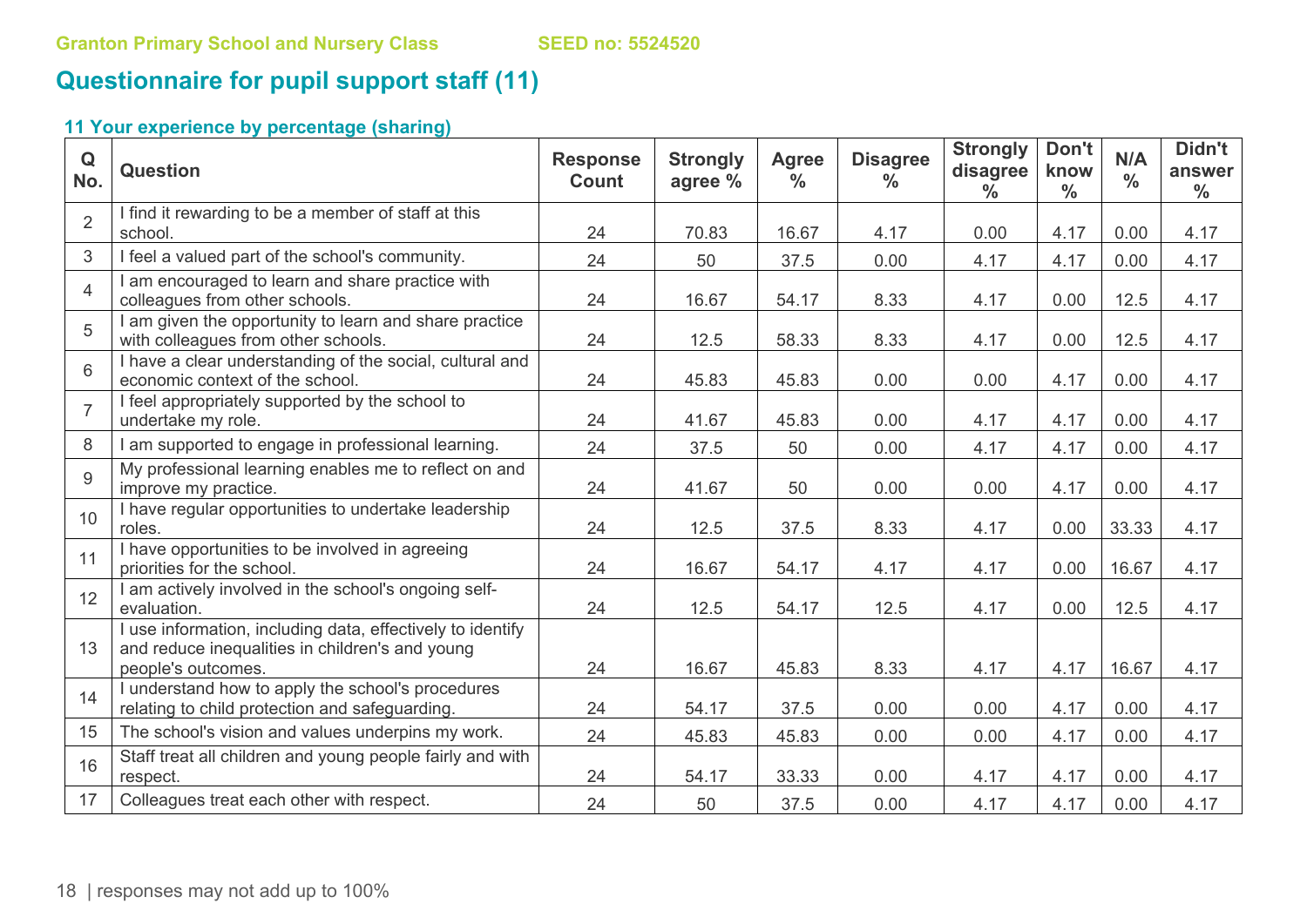| Q<br>No. | <b>Question (cont.)</b>                                                                                                                           | <b>Response</b><br>Count | <b>Strongly</b><br>agree % | <b>Agree</b><br>$\frac{9}{6}$ | <b>Disagree</b><br>$\frac{0}{0}$ | <b>Strongly</b><br>disagree<br>$\frac{0}{0}$ | Don't<br>know<br>$\frac{0}{0}$ | N/A<br>$\frac{0}{0}$ | Didn't<br>answer<br>$\frac{0}{0}$ |
|----------|---------------------------------------------------------------------------------------------------------------------------------------------------|--------------------------|----------------------------|-------------------------------|----------------------------------|----------------------------------------------|--------------------------------|----------------------|-----------------------------------|
| 18       | Children and young people are encouraged and<br>supported to treat others with respect.                                                           | 24                       | 75                         | 12.5                          | 4.17                             | 0.00                                         | 4.17                           | 0.00                 | 4.17                              |
| 19       | Children and young people are well behaved.                                                                                                       | 24                       | 29.17                      | 54.17                         | 4.17                             | 4.17                                         | 0.00                           | 4.17                 | 4.17                              |
| 20       | The school deals effectively with any bullying.                                                                                                   | 24                       | 50                         | 37.5                          | 0.00                             | 0.00                                         | 8.33                           | 0.00                 | 4.17                              |
| 21       | I am provided with feedback when I report an incident.                                                                                            | 24                       | 33.33                      | 45.83                         | 8.33                             | 0.00                                         | 8.33                           | 0.00                 | 4.17                              |
| 22       | Staff at all levels within the school communicate<br>effectively with each other.                                                                 | 24                       | 37.5                       | 45.83                         | 8.33                             | 0.00                                         | 0.00                           | 4.17                 | 4.17                              |
| 23       | The school's arrangements for engaging parents in<br>their child's learning are effective.                                                        | 24                       | 33.33                      | 50                            | 0.00                             | 0.00                                         | 12.5                           | 0.00                 | 4.17                              |
| 24       | The school is well led and managed.                                                                                                               | 24                       | 62.5                       | 29.17                         | 0.00                             | 0.00                                         | 4.17                           | 0.00                 | 4.17                              |
| 25       | Collaborative working across the school is effective in<br>taking forward improvement.                                                            | 24                       | 41.67                      | 45.83                         | 0.00                             | 4.17                                         | 4.17                           | 0.00                 | 4.17                              |
| 26       | Children and young people are engaged in their<br>learning.                                                                                       | 24                       | 37.5                       | 50                            | 0.00                             | 4.17                                         | 0.00                           | 4.17                 | 4.17                              |
| 27       | I give children and young people regular feedback<br>which helps them to progress.                                                                | 24                       | 41.67                      | 45.83                         | 4.17                             | 0.00                                         | 4.17                           | 0.00                 | 4.17                              |
| 28       | Children and young people are provided with<br>experiences which meet their learning needs.                                                       | 24                       | 41.67                      | 45.83                         | 4.17                             | 0.00                                         | 4.17                           | 0.00                 | 4.17                              |
| 29       | Children and young people are involved in talking<br>about and planning their learning.                                                           | 24                       | 41.67                      | 33.33                         | 4.17                             | 4.17                                         | 8.33                           | 4.17                 | 4.17                              |
| 30       | Children and young people are involved in setting<br>their learning targets.                                                                      | 24                       | 41.67                      | 37.5                          | 8.33                             | 0.00                                         | 4.17                           | 4.17                 | 4.17                              |
| 31       | Children and young people have the opportunity to<br>lead their learning.                                                                         | 24                       | 29.17                      | 50                            | 8.33                             | 0.00                                         | 4.17                           | 4.17                 | 4.17                              |
| 32       | I receive appropriate support for planning, preparation<br>and assessment.                                                                        | 24                       | 20.83                      | 41.67                         | 4.17                             | 4.17                                         | 4.17                           | 20.83                | 4.17                              |
| 33       | The school has effective strategies to support children<br>and young people with their learning, including those<br>requiring additional support. | 24                       | 54.17                      | 33.33                         | 4.17                             | 0.00                                         | 4.17                           | 0.00                 | 4.17                              |
| 34       | Staff have a shared understanding of their<br>'responsibility of all' in literacy and numeracy and                                                |                          |                            |                               |                                  |                                              |                                |                      |                                   |
|          | health and wellbeing.                                                                                                                             | 24                       | 50                         | 37.5                          | 0.00                             | 0.00                                         | 8.33                           | 0.00                 | 4.17                              |
| 35       | I have regular opportunities to help shape the<br>curriculum as part of the team.                                                                 | 24                       | 12.5                       | 41.67                         | 4.17                             | 4.17                                         | 0.00                           | 33.33                | 4.17                              |